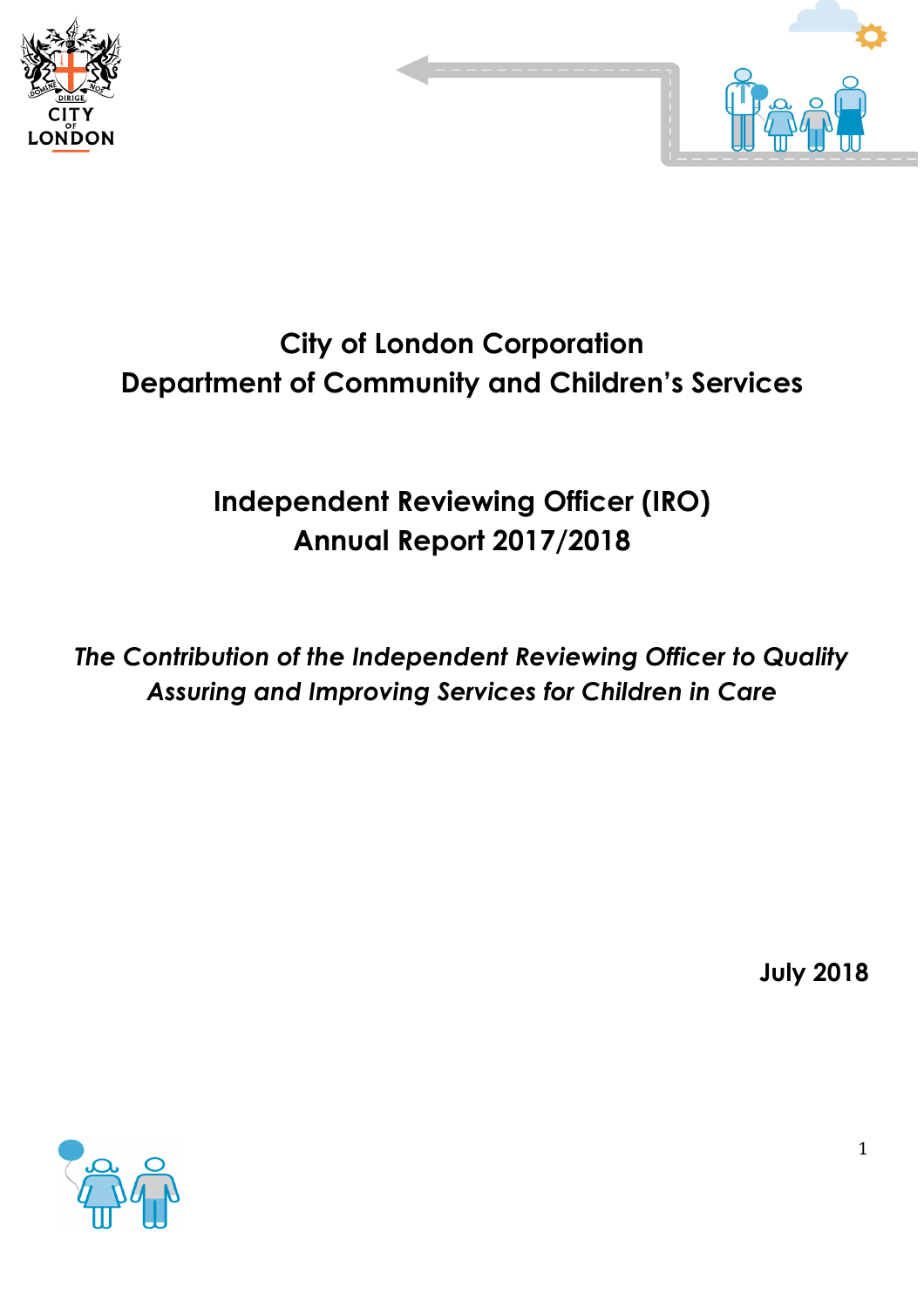





| <b>CONTENTS</b>  |                                                                                                                                                                                                                                                                      | <b>PAGES</b> |
|------------------|----------------------------------------------------------------------------------------------------------------------------------------------------------------------------------------------------------------------------------------------------------------------|--------------|
| 1                | <b>Purpose of Service &amp; Legal Context</b>                                                                                                                                                                                                                        | 3            |
| $\boldsymbol{2}$ | <b>The IRO Service</b><br><b>Local Arrangements</b><br>2.1.<br><b>Professional Profile</b><br>2.2.<br>2.3.<br>Scope of the Service                                                                                                                                   | 4            |
| 3                | <b>Service Activity</b><br>Children in Care<br>3.1.<br>3.2.<br><b>Statutory Reviews</b><br>Focus of LAC reviews<br>3.3.<br>3.4.<br>LAC review minutes<br>3.5.<br><b>IRO</b> visits<br>3.6.<br>Consultation and Participation in Reviews<br>Children's Rights<br>3.7. | 7            |
| 4                | <b>Quality Assurance of Services to Children in Care</b><br>Care Planning<br>4.1.<br><b>Placement Stability</b><br>4.2.<br>4.3.<br><b>Achieving Permanency</b><br>4.4.<br>Health<br>Education<br>4.5.<br>Life story work<br>4.6.                                     | 18           |
|                  | 4.7.<br>Midway monitoring<br>4.8.<br>Practice Recognition and Dispute Resolution                                                                                                                                                                                     |              |
| 5                | <b>Quality Assurance of the IRO Service</b><br>Supervision and Management Oversight<br>5.1.<br>5.2.<br>Performance Monitoring<br>5.3.<br>Case File Auditing<br><b>Children's Views</b><br>5.4.<br>Social Workers' Views<br>5.5.                                      | 23           |
| 6                | Overview<br>Achievements<br>6.1.<br>6.2 Update on 2016/2017 actions<br>6.2.<br>Areas for Improvement<br>6.3.                                                                                                                                                         | 26           |

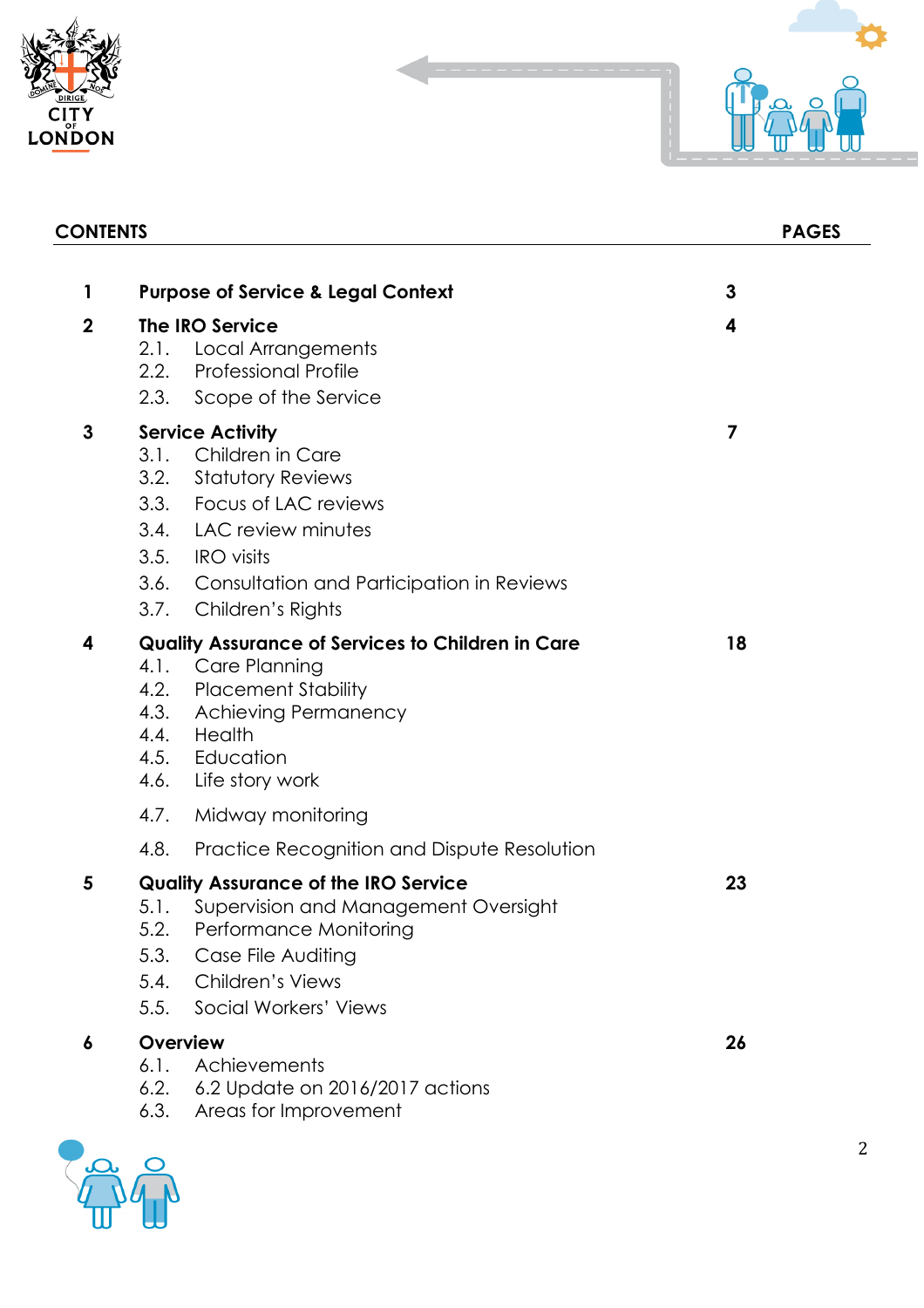





6.4. Conclusion

**7 Planned & Recommended 30 Improvements for 2018/2019**

## **Appendix 1 New template for LAC review minutes**

# **1. PURPOSE OF SERVICE & LEGAL CONTEXT**

The Independent Reviewing Officers' (IRO) service is set within the framework of the updated IRO Handbook, linked to the revised Care Planning Regulations and Guidance that were introduced in April 2011. The responsibility of the IRO has changed from the management of the review process to a wider overview of the case including regular monitoring and follow-up between reviews. The IRO has a key role in relation to the improvement of care planning for children in care and for challenging drift and delay.

Specifically, the statutory duties of the IRO are to:

- \* Monitor the performance by the local authority of their functions in relation to the child's case;
- Participate in any review of the child's case; and
- $\cdot \cdot$  Ensure that any ascertained wishes and feelings of the child concerning the case are given due consideration by the authority.

The IRO's primary task is to ensure that the care plan for the child fully reflects the child's current needs and that the actions set out in the plan are consistent with the local authority's legal responsibilities towards the child. As corporate parents each local authority should act for the children they look after as a responsible and conscientious parent would act.

In carrying out the monitoring function, the IRO's duty extends beyond the focus on individual cases to include the collective experience of and services to looked after children. Where concerns about the local authority's services to its children in care are identified, the IRO is obligated to immediately alert senior managers.

The National Children's Bureau research 'The Role of the Independent Reviewing Officers in England' (March 2014) provides a wealth of information and findings regarding the efficacy of IRO services. Mr Justice Peter Jackson, the author of the foreword in the research report, makes the following comment about the significance of the IRO function:

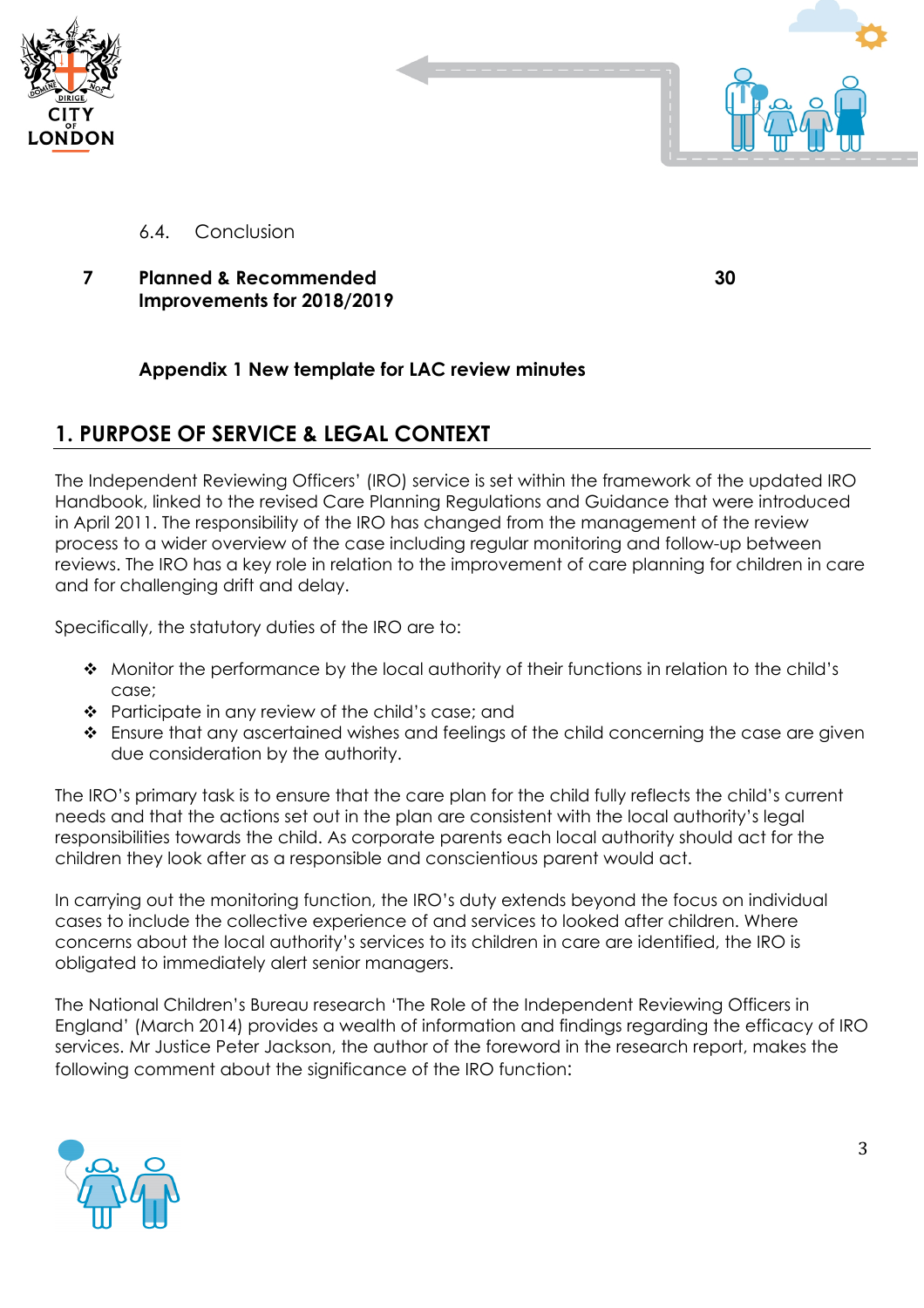



The Independent Reviewing Officer must be the visible embodiment of our commitment to meet our legal obligations to this special group of children. The health and effectiveness of the IRO service is a direct reflection of whether we are meeting that commitment, or whether we are failing.

This annual report provides evidence of the effectiveness of IRO services provided to and on behalf of the City of London's children in care between April 2017 and March 2018

# **2. THE IRO SERVICE**

## **2.1. Local Arrangements**

The City of London has provided an in-house Independent reviewing service since April 2015 and there is one full time IRO who is responsible for carrying out the functions of the role to all children in the care of the City. The IRO service sits within the Safeguarding and Quality Assurance (S&QA) Service and is managed by the S&QA Service Manager who reports directly to the Assistant Director of the People's Division.

The IRO's independence is assured by the fact that the position is held by someone who is not involved in the preparation of the child's care plan, management of the child's case, or the control over resources allocated to or required by the child. The IRO sits away from the Children's Social Care Team, which serves to reinforce the independence of the role.

This has enabled consistency for children and young people in the City of London, whereby they have had the same IRO from April 2015 to February 2017, when a new IRO was appointed to take over. Every effort was made during this period of transition to ensure that children and young people had the opportunity to say their goodbyes to their IRO and be introduced to the new IRO.

The Children and Families Team ensure that the IRO is notified of all children received into care within 72hrs and the IRO assumes immediate responsibility for monitoring the child's care planning and ensuring the statutory reviews takes place within timescales from the point of allocation onwards.

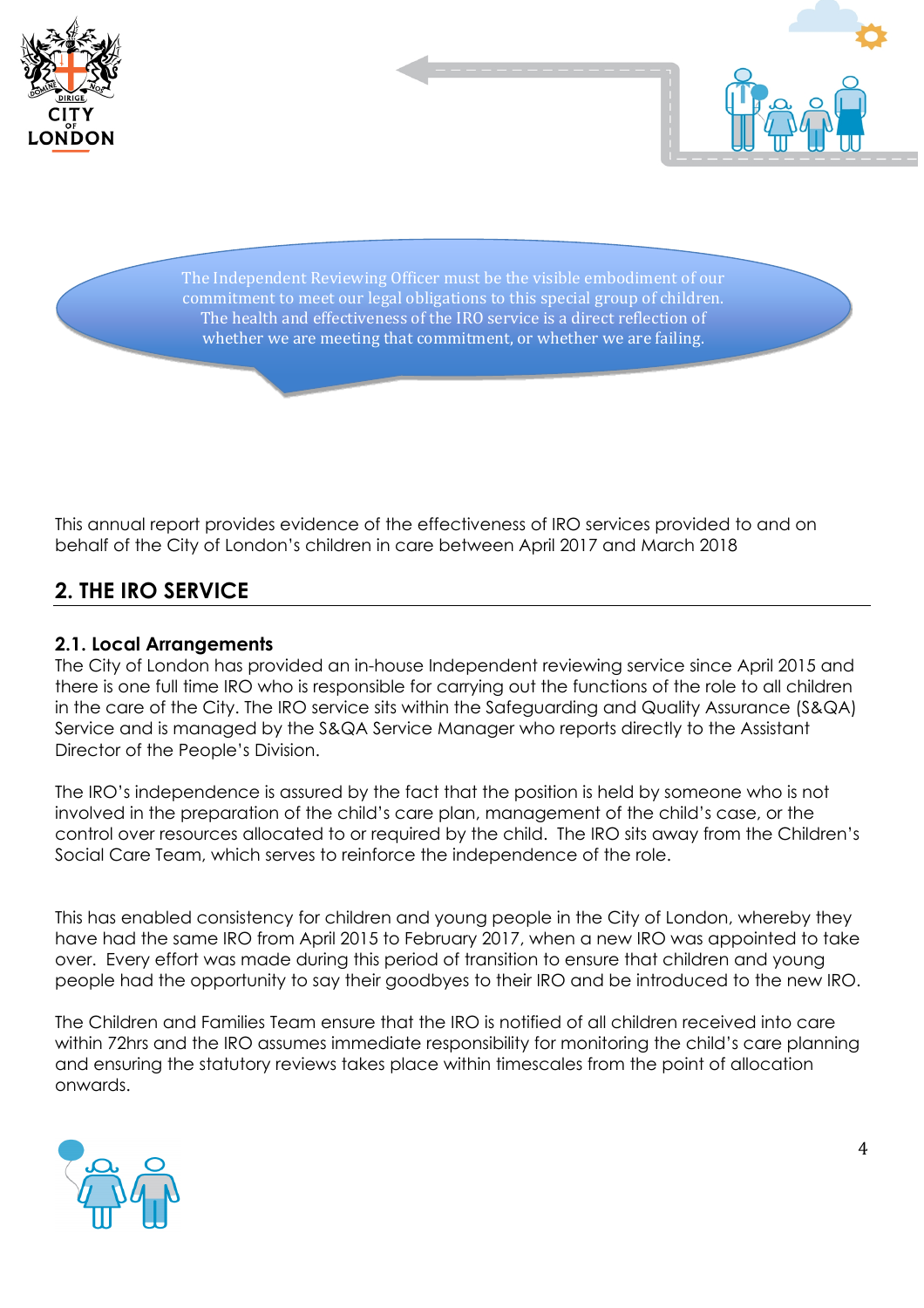



Where relevant, the IRO service would be guided by the CAFCASS and Independent Reviewing Officer Good Practice for Public Law Work protocol to ensure cases in proceedings are subject to robust analysis and challenge about the matters of critical importance to children's safety, wellbeing and permanency needs. This is further monitored within the permanency panel meetings chaired by the Assistant Director of People.

The IRO's independence is assured by the fact that the position is held by someone who is not involved in the preparation of the child's care plan, management of the child's case, or the control over resources allocated to or required by the child. The IRO sits away from the Children's Social Care Team, which serves to reinforce the independence of the role.

In order to ensure that the needs of children in care are met at all times, the City have engaged Aidhour, an external provider, in an agreement for their IRO associates to be spot-purchased in the unforeseen and unlikely event that the in-house IRO becomes unavailable.

There was consideration given to entering into reciprocal arrangements with neighbouring local authorities but due to significant resource limitations, this was not found to be a feasible option. Aidhour was selected as the most reliable and appropriate contingency plan because of their access to experienced and reputable IRO associates that can be called upon at short notice and because the company directors are already familiar with the local children in care population through the independent auditing work they do for the City.

The IRO has not had any periods of unplanned absence and therefore has not had to call upon the back up support of Aidhour. The service provided has been stable and reliable for each child that has been in care at any point throughout this reporting year and this consistency has supported the development of positive relationships between the children and IRO.

While there has been minimum need throughout this period, where relevant, the IRO service has been guided by the CAFCASS and Independent Reviewing Officer Good Practice for Public Law Work protocol to ensure cases in proceedings are subject to robust analysis and challenge about the matters of critical importance to children's safety, wellbeing and permanency needs.

# **2.2. Professional Profile**

There has been a change in the IRO and operational service for this reporting year. The previous full time IRO left in February 2017. There was a part time IRO in position from this point, until September 2017 when the IRO became a permanent full-time member of staff at City. It has meant that for half of this reporting year, the IRO service was being managed part time until the permanent full-time position commenced. The IRO who is currently in place has a background in child protection, with previous managerial and IRO experience. The IRO is registered with the Health and Care Professions Council (HCPC) as well as being DBS checked on an annual basis.

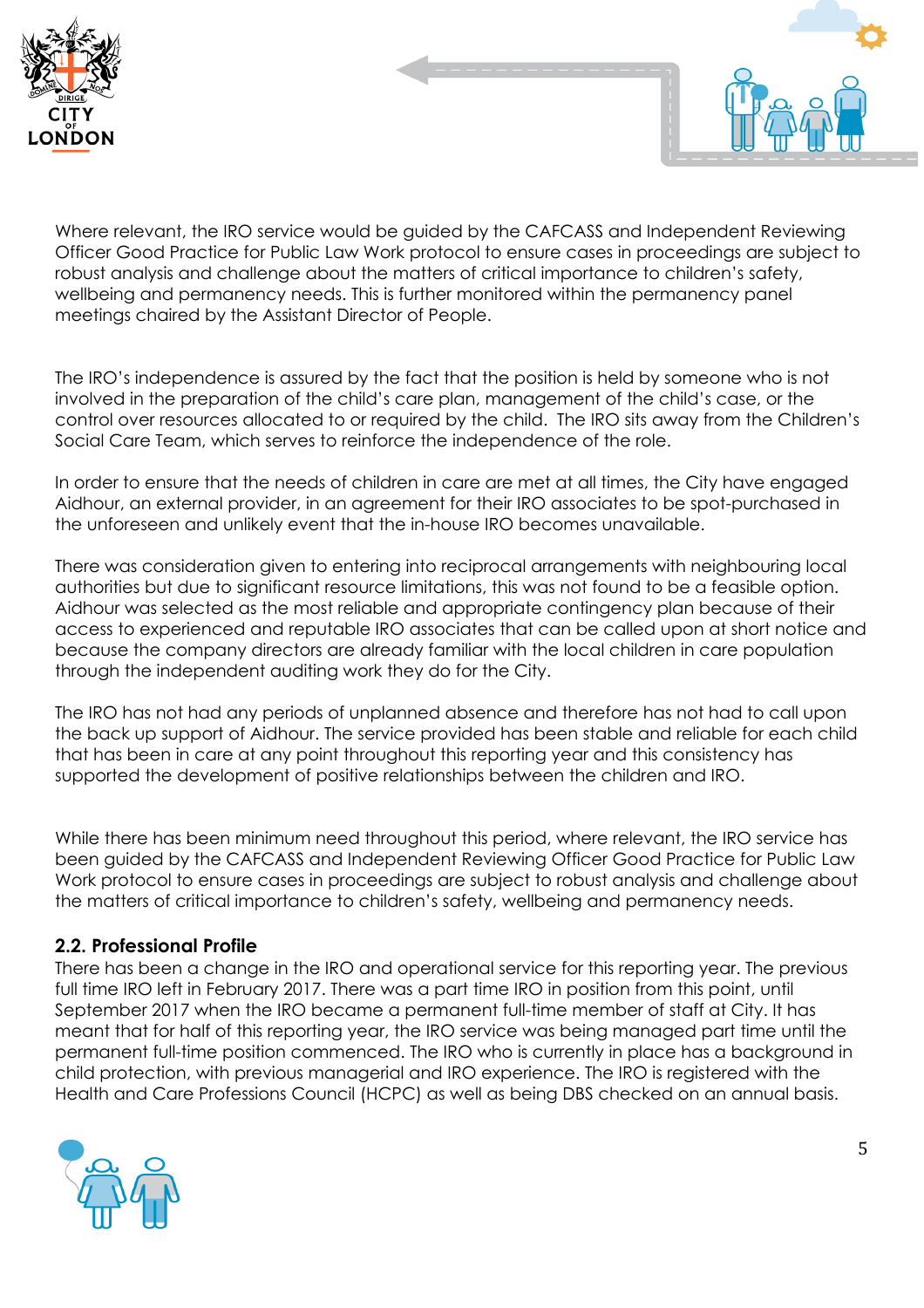



The current IRO is white British and female. The vast majority of the children in the City of London's care population are male Unaccompanied Asylum-Seeking Children (UASC), whose nationality, language, ethnic, religious and cultural identities within the population are diverse. It would be difficult to reflect this diversity across the workforce; however, every effort is made to ensure that their needs are represented in where they are placed and how they are supported.

The IRO is committed to understanding the identity needs of individual children through her direct contact with them, independent study, and care reviews with their allocated social workers and foster carers.

The IRO adopts and advocates Anti Oppressive Practice as part of all aspects of service delivery including direct contact with children, foster carers, and the Children's Social Care Team.

## **2.3. Scope of the Service**

The IRO service fulfils its statutory duties by:

- ◆ Charing and co-chairing statutory Reviews
- Visiting children in care
- \* Case discussions with allocated social workers and the management team
- ❖ Consulting with foster carers and parents
- Reviewing case file records
- \* Participating in any additional meeting required by the needs of the child
- Maintaining up to date knowledge of relevant legislation and practice developments

Additionally, the scope of the IRO service includes:

- ◆ Chairing Child Protection Case Conferences
- Core Membership in Permanency Tracking Meetings
- Core Membership in Permanency Panels
- Core Membership in the Children Looked After & Care Leavers Service Improvement Group
- \* Core Membership in the early years and social care Service Improvement Board
- ❖ Core Membership in Quality Assurance Review Meetings
- \* Core Membership in the commissioning and review of all Children's Rights Services
- Management of the Annual Consultation of Children and Young People
- Participant in the quality assurance process of Independent Fostering Agencies
- Core Membership in ICS Framework I Sub Group
- $\div$  Training delivery

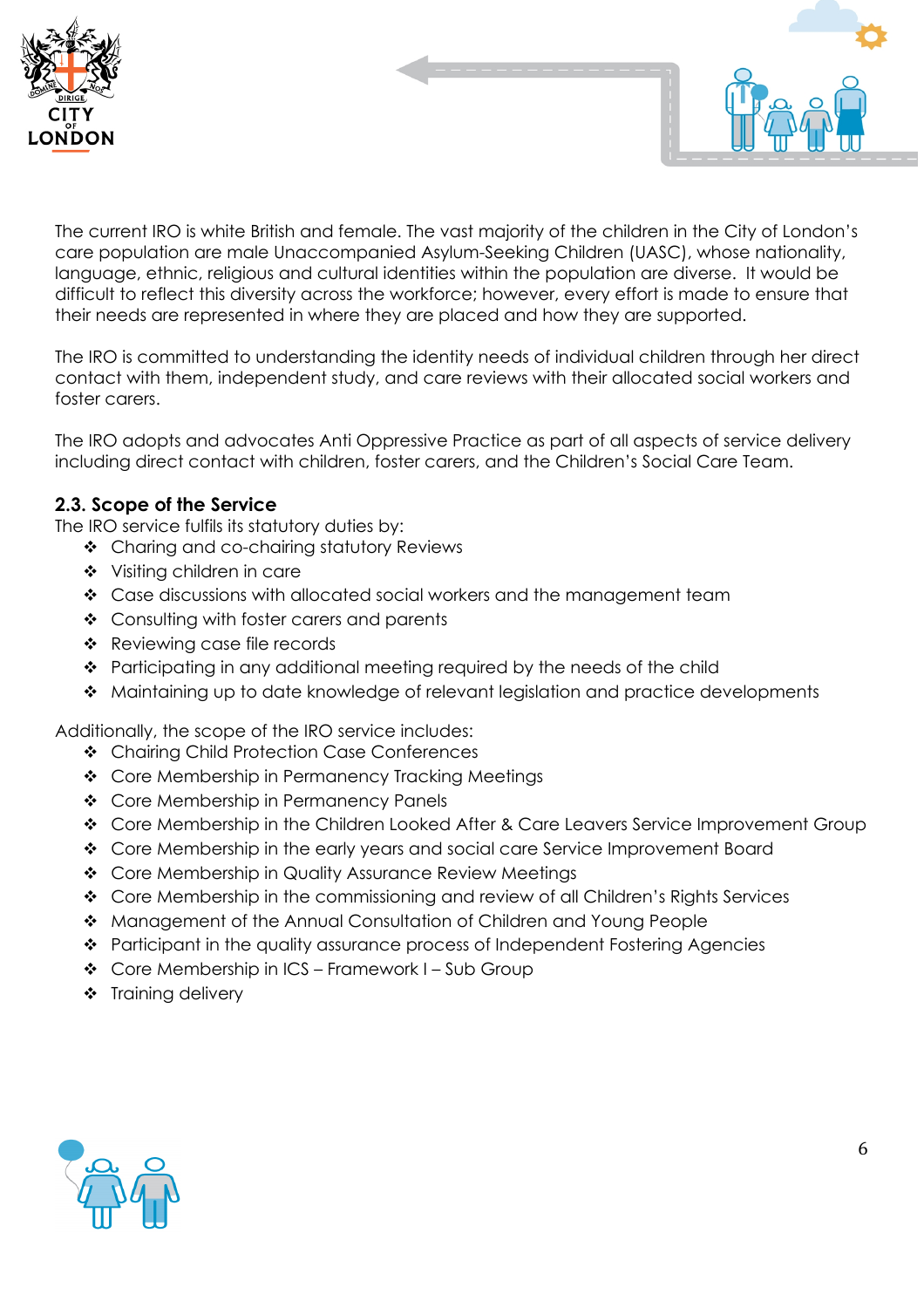





# **3. SERVICE ACTIVITY**

## **3.1. Children in Care**

There were 12 children looked after on 1st April 2017, 10 as of 31st March 2018, and 26 in total throughout the year.

The following illustrates the profile of the individual children, reason for accommodation, legal status, and placement arrangements.



Of the 26 children looked after during this period, only 1 was female.

Figure 1.1

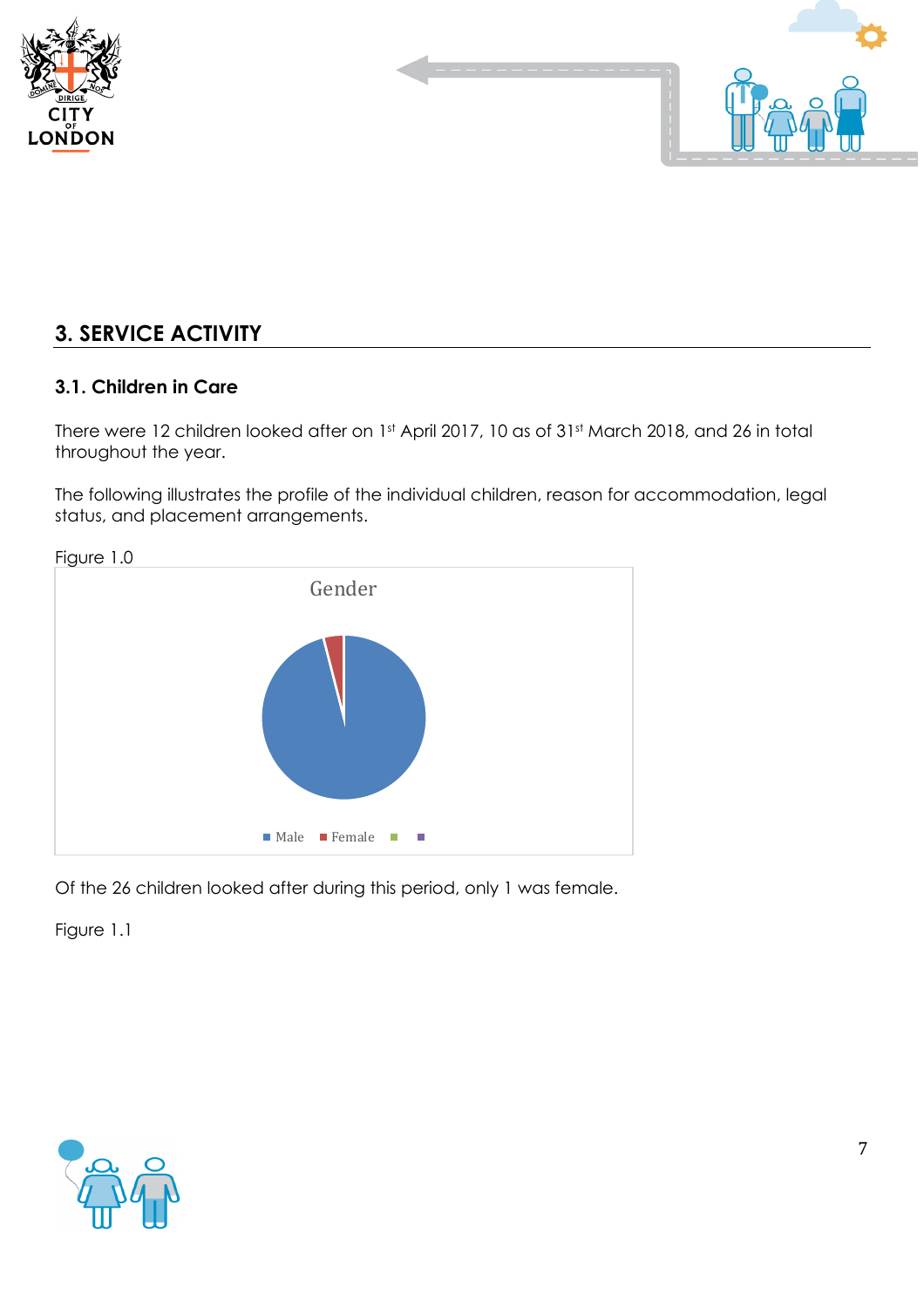



The ages reflected in Figure 1.1 refer to the age of each of the 26 children as of 31st March 2018 or the date when they ceased to be looked after.

Of significance, 65% of the children cared for during this period were 15years or older and the child who was 5 years old had not remained in care by 31st March 2018, which means that 100% of children in care at the end of this reporting period were 15years old or older.

| Figure 1.2           |                                                      |  |  |  |
|----------------------|------------------------------------------------------|--|--|--|
| <b>ETHNICITY</b>     |                                                      |  |  |  |
|                      |                                                      |  |  |  |
| VIETMA<br>NESE       | Mixed Asian Black White<br>$\overline{\phantom{a}}$  |  |  |  |
| LIBYA<br>$\mathbb N$ | $\sim$                                               |  |  |  |
| EHTIO<br>PIAN        | $\overline{\phantom{0}}$                             |  |  |  |
| SUDAN<br>ESE         | 10                                                   |  |  |  |
| IRAQI                | $\overline{\phantom{0}}$                             |  |  |  |
| ERITR<br>EAN         | $\Box$                                               |  |  |  |
| BRITI<br>SH          | $\overline{\phantom{0}}$<br>$\overline{\phantom{0}}$ |  |  |  |
| ALBAN<br>I A N       | $\overline{\phantom{m}}$                             |  |  |  |
| AFGH<br>ANI          | $\Rightarrow$                                        |  |  |  |
|                      |                                                      |  |  |  |

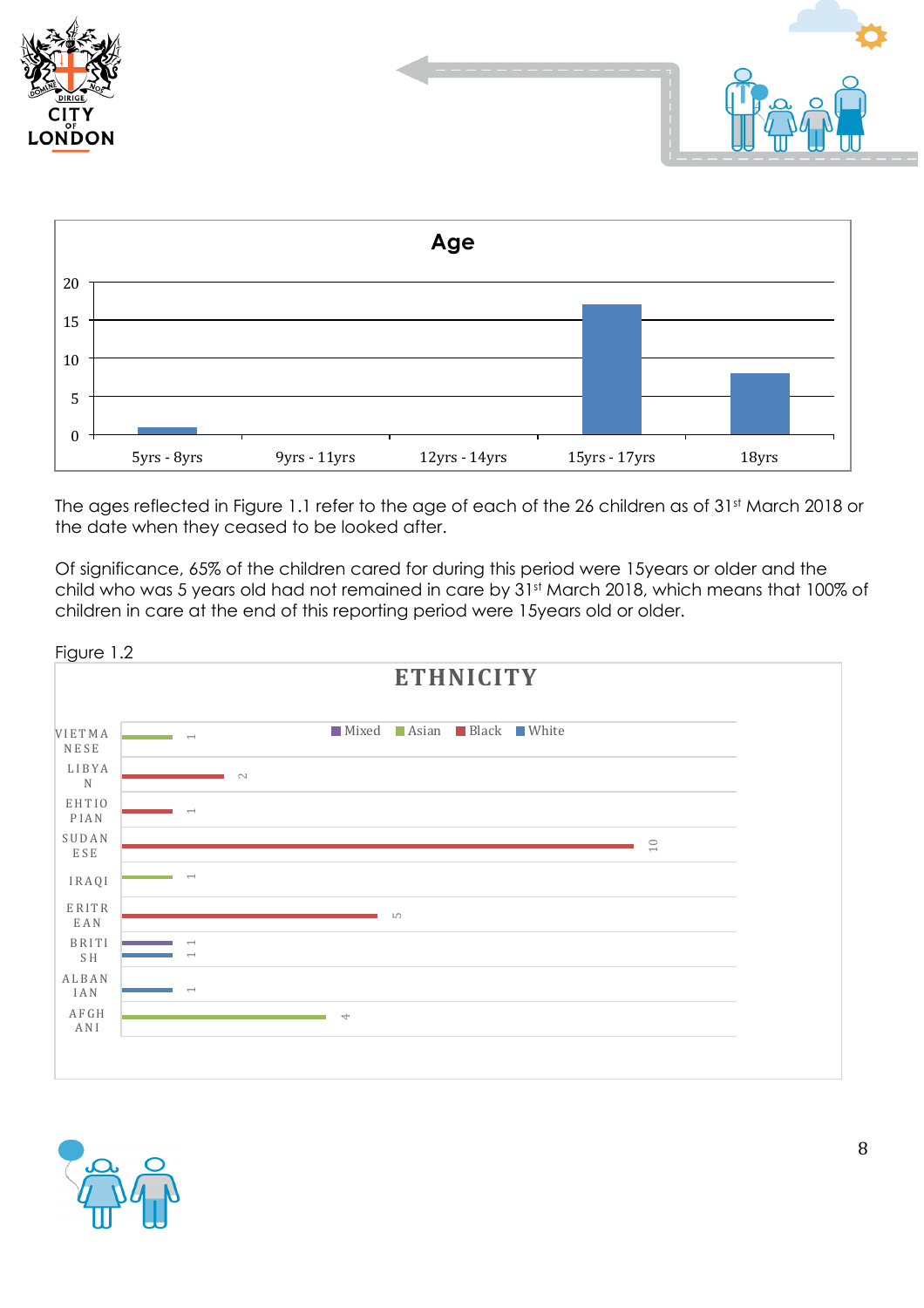



The countries of origin illustrated in the above also account for the nationality of each child. Of note, the 1 British child that was in care throughout the year, did not remain looked after as of 31st March 2018 thereby increasing the percentage of non-British children from 96% to 100% at year end.

The only communication need identified throughout this year was interpretation and translation services given that English was an additional language for the 96% of children who were not born or raised in Britain.



24 of the 26 children looked after during this period required accommodation due to being unaccompanied asylum-seeking children (UASC) and in each of these cases, they were received into care under S.20 and appropriately remained looked after under this legal status throughout the year. Six of the 24 UASC became care leavers upon reaching the age of 18 during this reporting year and are being supported by the local authority accordingly. One further UASC

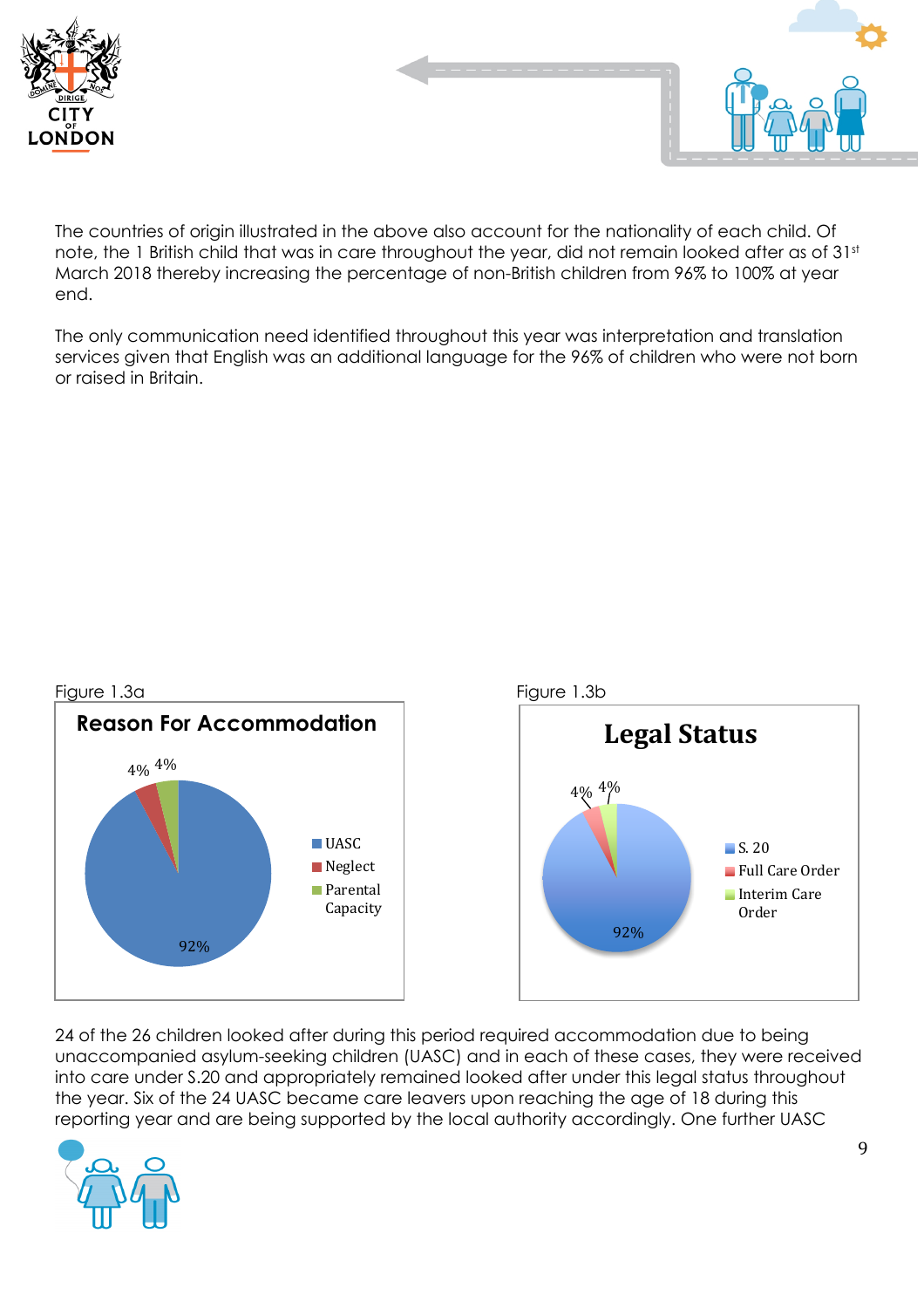



became a care leaver after a judicial review, due to them contesting a previous age assessment. This makes 7 UASC care leavers in total.

Six UASC were transferred to a different Local Authority, as they were on the national transfer scheme.

One UASC went missing from care after 6 days in their placement after stating they did not want to be in looked after accommodation, instead preferring independent accommodation. The missing protocol was instigated but the police were unable to locate the young person. The young person had all relevant details for professionals and his foster placement but after a significant duration, did not return. The case was subsequently closed to City of London.

The child who was subject to an interim care order ceased to be looked after when they were returned to their parent's care under a supervision order.

A child subject to a Full Care Order became a care leaver on their 18<sup>th</sup> Birthday, leaving no children in care under S.31 as of 31st March 2018.

The profile of children in the care of the City at year end is unique for the following reasons:

- 100% are UASC; and
- $\div$  100% are male

It is also worth highlighting that:

- \* The total number of children in care during this reporting period is 53% higher than the last two years and in all but two cases, this increase is accounted for by the rise in UASC;
- There has not been any City of London resident child accommodated throughout 2017/2018; and
- $\cdot \cdot$  None of the children in care during this period have presented with or been assessed as having a disability.

Figure 1.4

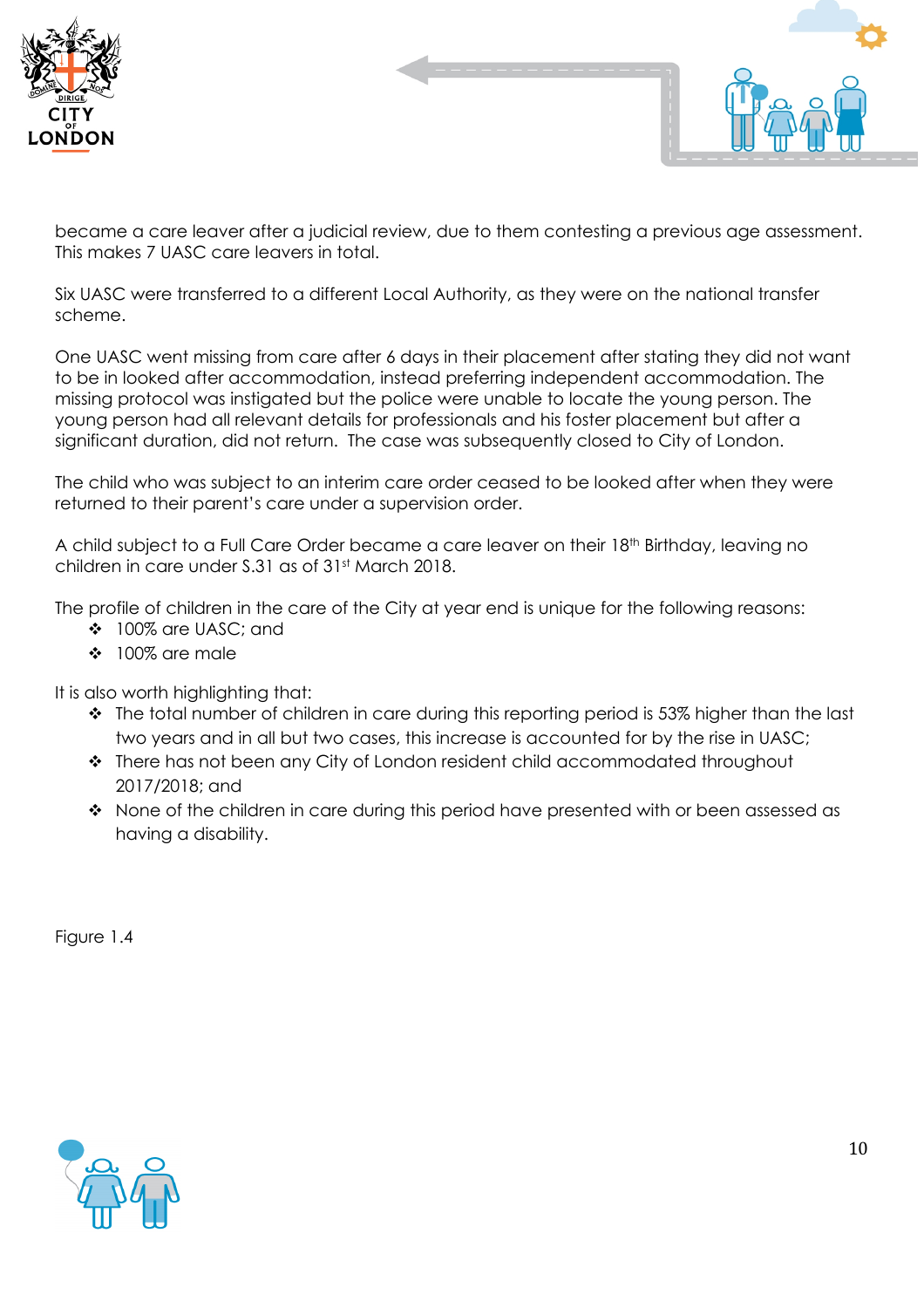

The City of London does not have an in-house fostering service and therefore commissions placements from external agencies for each child according to their individual needs. Throughout this year, the City's children in care were placed with 14 different independent fostering agencies (IFAs). The 10 children in care as of 31st March 2018 were placed across six different IFAs. Each agency used was rated Good in their most recent Ofsted inspection.

There was an issue in December 2017 when an independent fostering agency we were using for two placements-future fostering, had an Ofsted monitoring visit where significant concerns were raised about the agency. It was found that inexperienced and unqualified staff were carrying out social work roles, resulting in the insufficient assessment of potential foster carers. Upon being notified of this inspection outcome, the two children in care in separate placements, were moved to a new foster carer with a different agency and a semi-independent provision within 1 week of the concerns being raised. Future fostering is no longer in operation and City of London continue to check Ofsted ratings before placements are agreed.

Figure 1.5

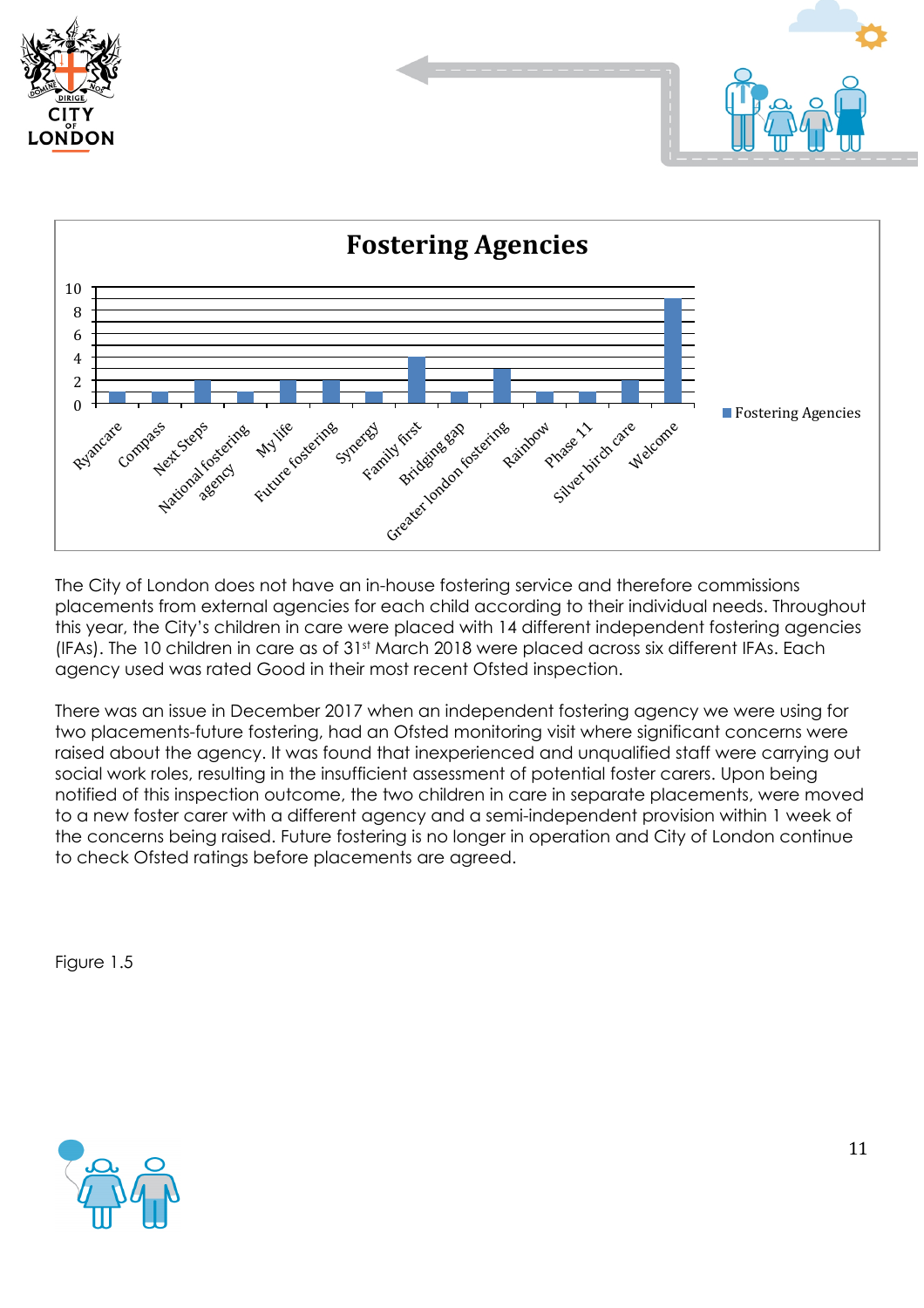

As of 31<sup>st</sup> March 2018, 92% of placements were within 15 miles of the City with 15 of the 26 children living within the 0-10-mile range. Of the 8% that have been placed further away, one has been in placement long term with a celebration event to commemorate the permanency of the placement. The other was a planned moved in line with the young persons wishes. They have since become a care leaver and have chosen to stay in the area.

# **3.2. Statutory Reviews**

42 statutory reviews were held in 2017/2018. 15 were initial reviews, 9 were second reviews, and 18 were subsequent reviews as illustrated below.



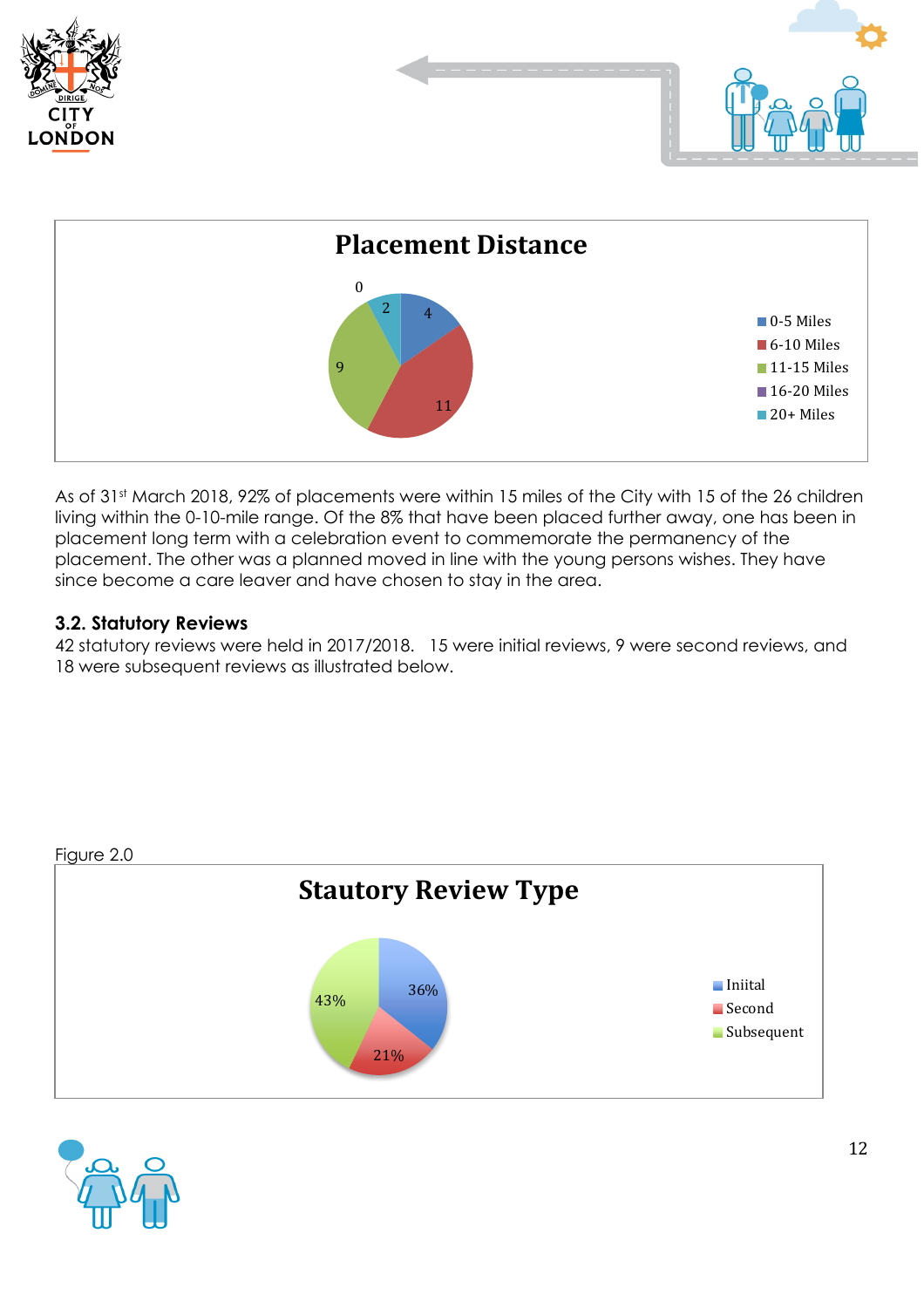



39 reviews occurred as single meetings this year. The three reviews that took place over a series of meetings were arranged to facilitate children's participation and to support the completion of pathway planning activity.

5 Statutory review meetings did not take place within timescales. The reasons for each meeting are outlined below:

- 1. Child missing from care
- 2. Unplanned appointment from CAMHS offered to child
- 3. Transfer of dates between old and new IRO
- 4. Foster carer and young person away for holiday
- 5. Foster carer and young person away for holiday

There have been no LAC reviews out of timescales since October 2017.All LAC reviews are now booked 1 month before their due date.

#### **3.3. Focus of LAC reviews**

There has been a change in the focus of LAC review meetings. Previously, it had been expressed by social workers and children that LAC reviews were at times too long. It is important that children and young people feel their review is purposeful and engaging. Therefore, the reviews now focus primarily on the agenda of the child/young person with any other important issues of note covered if needed. Information such as PEP meetings and dates of health assessments can be gathered from the social worker LAC review report and included in the new template of minutes pre-review. This process of 'front loading' the review with relevant information, means the LAC review meeting is shorter and more focused on what is important to the child/young person. This then contributes to them feeling more involved in their care plan.

#### **3.4. LAC review minutes**

There has been a change to the format of minutes that are sent out to children and young people. Previously, the completed form on the child's electronic file (using computer system mosaic) would be sent out to all attendees and children. This form is heavily data based and refers to the child/young person in the third person.

There is now a new word document template that addresses the child/young person directly. It also includes, if appropriate, photos of key events and achievements of the child/young person.

The aim of this new form was to increase the involvement of children/young people in the review process, their care plan and to celebrate their achievements. Please see appendix 1 for an example of the new format.

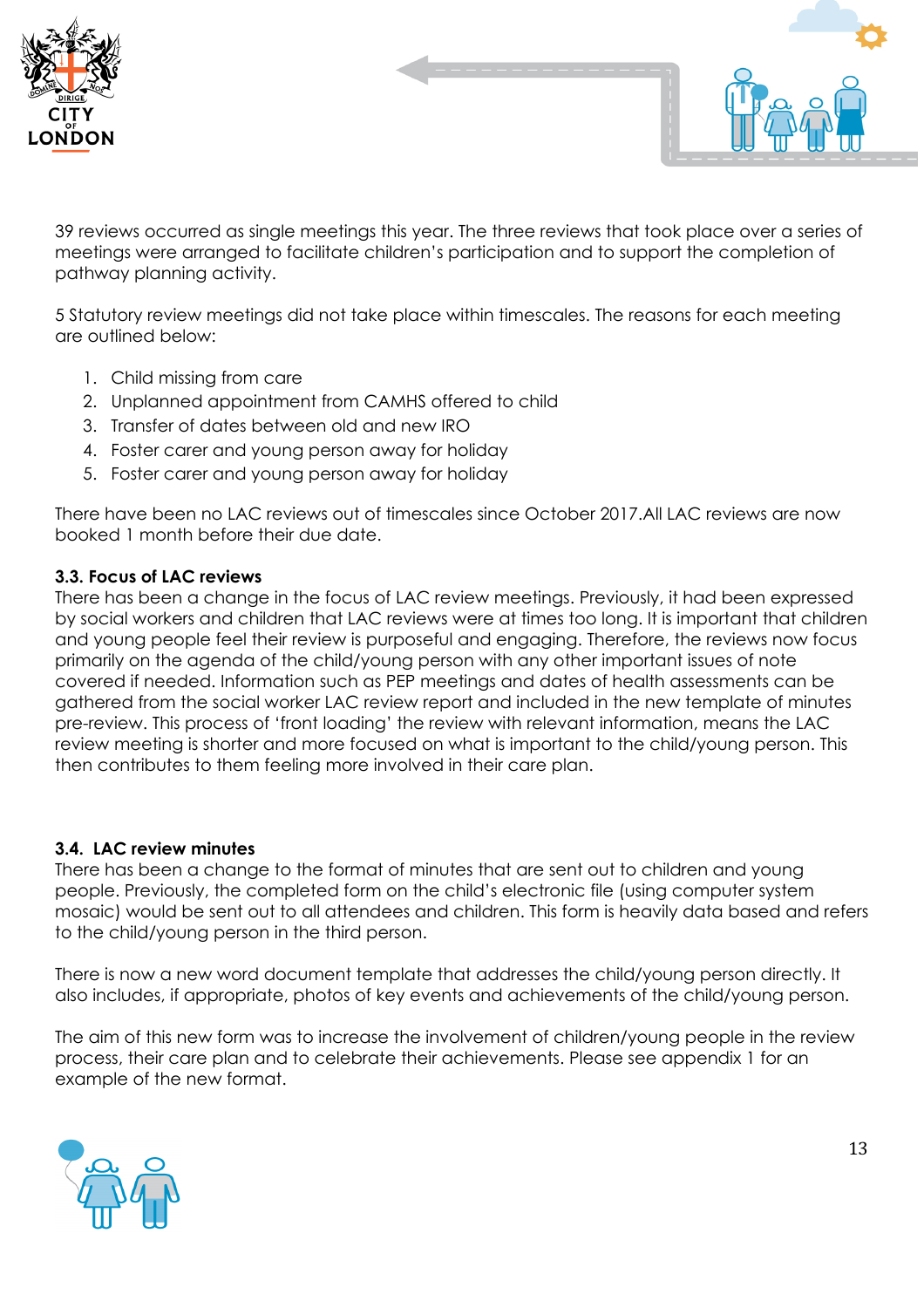



The electronic record form is also still being sent out as this must be completed for recording statutory data on the electronic system.

#### **3.5. IRO visits**



The IRO conducted16 standalone visits to meet with children during this reporting period. The purpose of these visits was to introduce the role of the IRO to newly accommodated children and in all cases, to consult children and monitor the quality and progress of their care plans.

There were also 36 pre-review visits, whereby the IRO met with the child/young person on the same day as their meeting but in a separate visit, prior to the meeting starting. The purpose of these visits was to confirm the agenda of the meeting with the young person and ensure they understood the review process.

A midway visit is recorded as a separate document on the system and is a stand-alone piece of work. A pre-review visit is noted in the LAC review documents

Of the 16 midway visits, 12 took place at the child's placement, 3 in the community and 1 in the child's school.

Of the 36 pre-review visits, 34 took place at the placement and 2 took place at the child's school.

The majority of midway visits took place in the children's placements at 75%, with the remaining 25% occurring at the children's schools and cafés local to their placement. Even in the cases where visits took place in various community settings, the IRO has met with the foster carers and children in each case in their placements on at least one occasion.

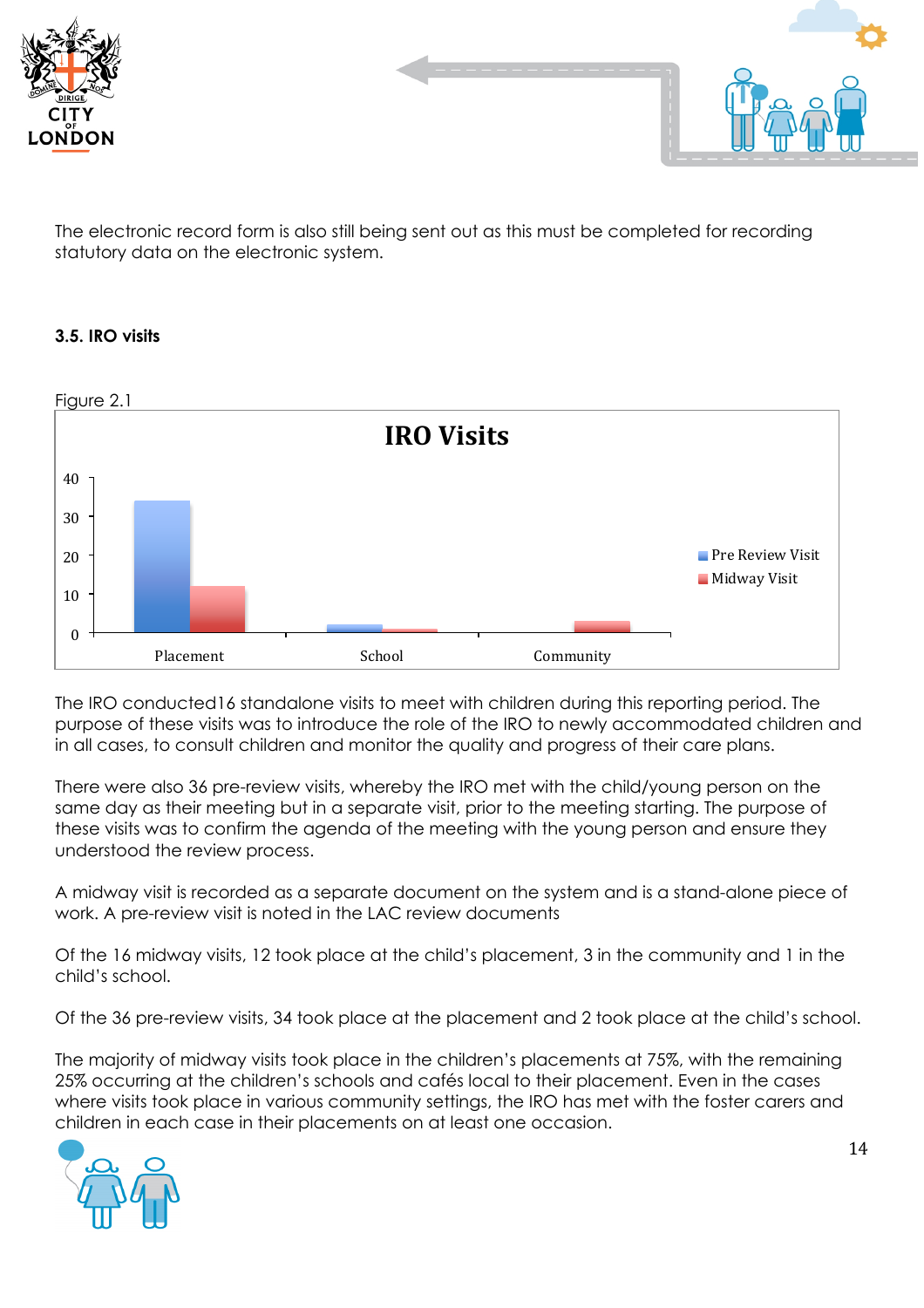



In 100% of the visits conducted, the IRO met with children on their own.

#### **3.6. Consultation and Participation in Reviews**

The IRO service is committed to and guided by the duty to ascertain the wishes and feelings of children in care and to ensure that these are given due consideration by the local authority.

Children's views about all aspects of their care planning and review processes are sought after by the IRO during Pre Review and Midway Visits, by reviewing completed Have Your Say consultation booklets, and during review meetings where children are given the space to express their wishes and feelings, encouraged to ask questions, and supported to raise issues when needed.

The IRO also ensures that the views of the children's foster carers are established during placement visits, through consultation forms and during review meetings.

The IRO contacted and consulted directly with the parents for both of the 2 children whose parents' whereabouts the local authority knew.

Consultation with any of the parents or family members of the 24 UASC in care has not been achieved due to either the children indicating that this is not possible or social workers' reporting that they have not been able to reach the parents for whom they had been given contact details. The IRO service acknowledges the complicated nature of family relationships for UASC and is sensitive to the safety considerations required as a result.

## **Consultation documents**

Use of the consultation documents has been an area requiring improvement for at least the last 2 reporting years. In 2015/16 38% of children were completing the consultation documents and 40% of carers. In 2016/17 this number had reduced and for this reporting year, of the 42 reviews that took place 11% of children completed consultation documents.

A factor influencing these figures could be due to the change in IRO service as for the first 6 months of this reporting year, there was not a full time IRO in position. This meant there was less emphasis on reminding social workers to send out the forms. Furthermore, there has been a continuing theme of children and foster carers expressing their views that the consultation booklets were not of high quality and were laborious to use. The ethnicity of young people is also likely a factor. The consultation form is in English with no graphics to aid communication.

Since September 2017 when the IRO has been in full time post, the issue of consultation methods has been a significant focus of work. A business case was compiled and presented to senior management which reviewed the current situation and options that could be used. The outcome was a recommendation for the City of London to purchase a contract with a service called

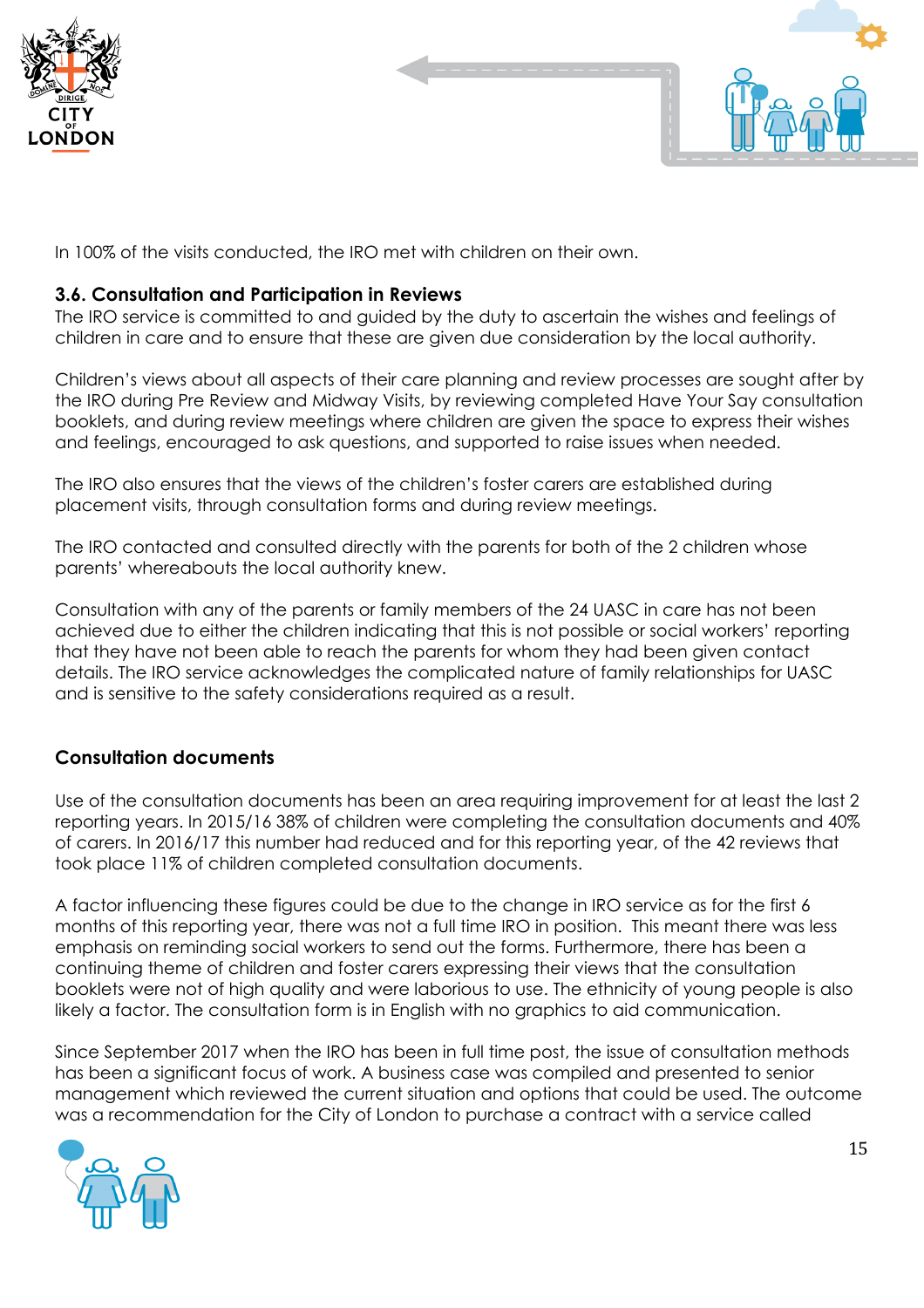



MOMO (Mind of my own). This is an app that helps young people express their views and workers evidence them. It can be used on smart phones, tablets, laptops and computers. Every child will have their own account and can express their views via the app at any time. These views will then be sent electronically to the City of London where they can be uploaded on to the child's file. There are sections for the children to communicate directly with specific workers such as their social worker, IRO and virtual school head. For children where English is not their first language (which is 100% of the end of year cohort of Looked after children), they can use visual aids on the app to support them to communicate and/or use the app with their social worker, IRO or other professionals.

The app is solely for children meaning that carers will continue to receive consultation forms. However, the format of this will be amended to make it clearer and more accessible for them to use.

It has been agreed by the senior management team to progress with purchasing MOMO. The implementation period will be a key time to train social workers and foster carers as they will be the key line of support for children in using the app. The plan is for MOMO to be active in the City of London by the end of 2018.



As illustrated in Figure 3.1, foster carers attended 100% of the 42 reviews that took place during this reporting period; children were present in 92% of the reviews; a parent or significant family

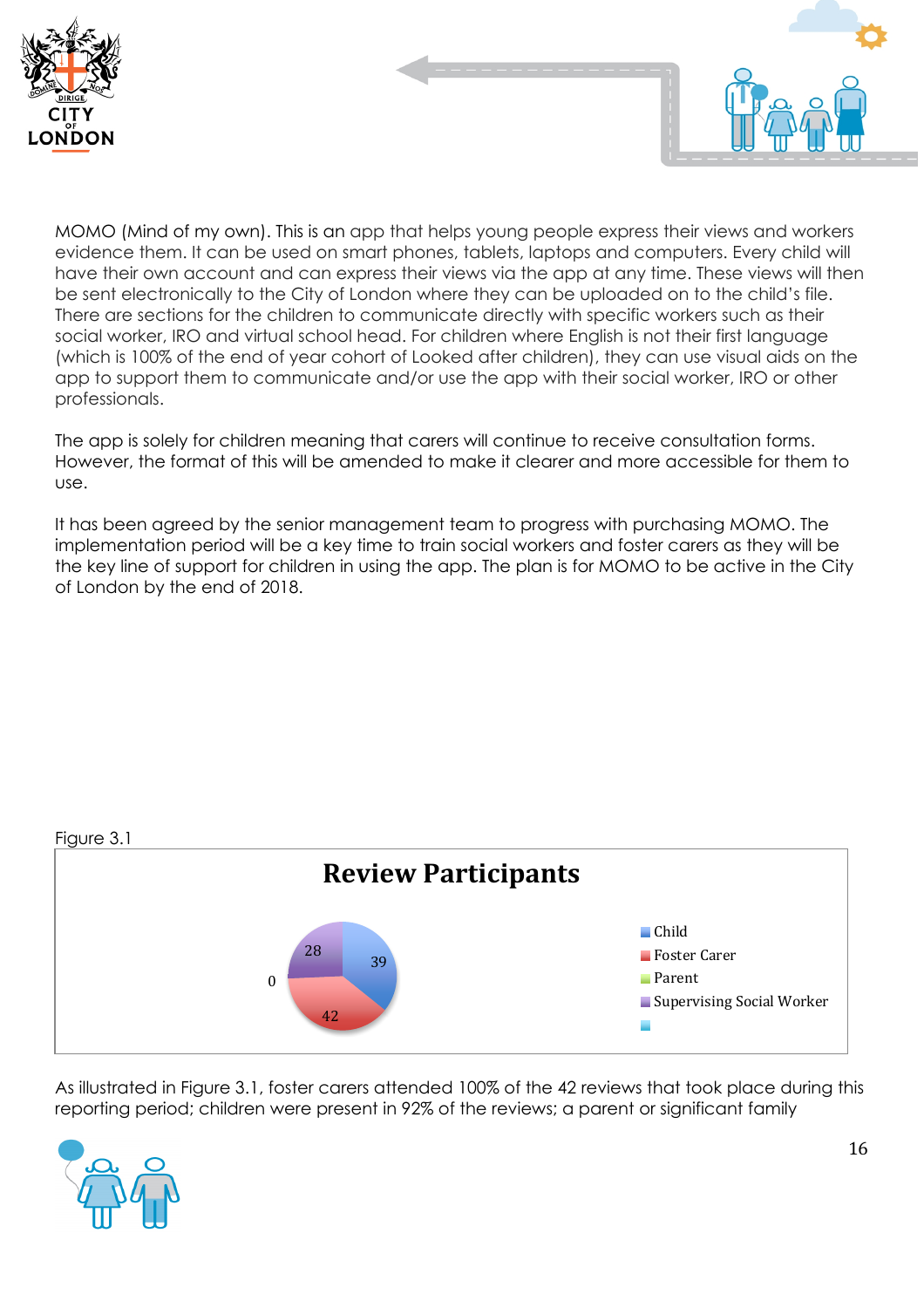



member was present in none of the review meetings; supervising social workers attended 88% of the meetings.

In one of the reviews where the child did not attend, the IRO is satisfied based on her own contact with him that due to his young age it was not appropriate for him to be present in the main part of the LAC review. However, the IRO conducted a separate visit to the child and liaised with the CAFCASS guardian and social worker to ensure the child's views were represented throughout.

One further child did not attend their review as they were given a last-minute appointment with the Home Office. The child was happy to convey their views through their social worker and the IRO spoke to the child pre and post review to ensure their views were represented.

The IRO works with social workers to promote children's participation by ensuring that review meetings are arranged at a time and place that best suits the child and that they are consulted about who should be invited.

In keeping with children's expressed wishes, review meetings have taken place in placements, at schools and once, in the local authority's office; meetings have excluded a parent in one case at the child's request.

All children are offered the opportunity to chair their own reviews and are provided with support from the IRO to prepare them if they choose to chair their meeting. This helps to promote their active participation in the decision-making processes of their lives and to empower them through increased self-esteem. One child successfully chaired their meeting this year and one other child has expressed an interest in chairing their next review.

## **3.7. Children's Rights**

Action For Children provide the full range of children's rights services for the City's children in care.

The IRO works hard to ensure that children in care understand, have access to, and make use of their right to independent advocacy, independent visiting services (IV), and the complaints process by maintaining this topic as a standing agenda item for each review meeting and contact the IRO has with children.

There has been good use of the independent advocacy service this year with five of the 26 children accessing the support of an advocate. The advocates have been key in supporting the children with the issue of the national transfer scheme. The 5 children who used advocates had been placed on the national transfer scheme due to the quota of children in care in the City of London being significantly over the threshold. All five children with an advocate contested this move as the length of time to move them had gone past the recommended 4 weeks. One of the children used their advocate to make a stage 1 complaint. The four other children used their advocate to express their dissatisfaction with the plans for moving them out of London. All five children remained in the care of the City of London after the complaints and disputes were raised.

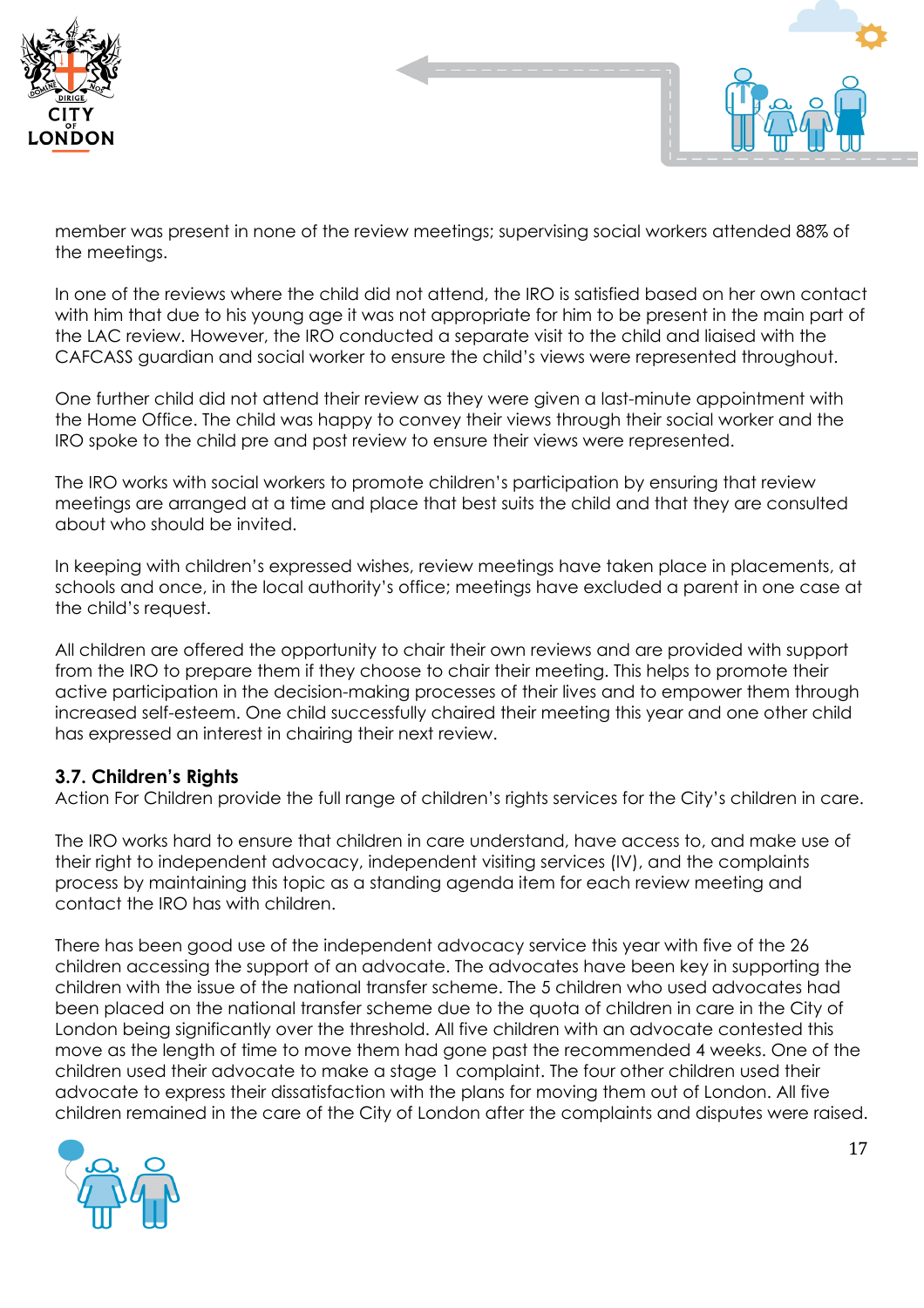



During February and March 2018, Action for Children carried out the Annual Service User Survey among children and young people supported by the City of London Children's Services Teams.

#### Below are some examples of their findings:



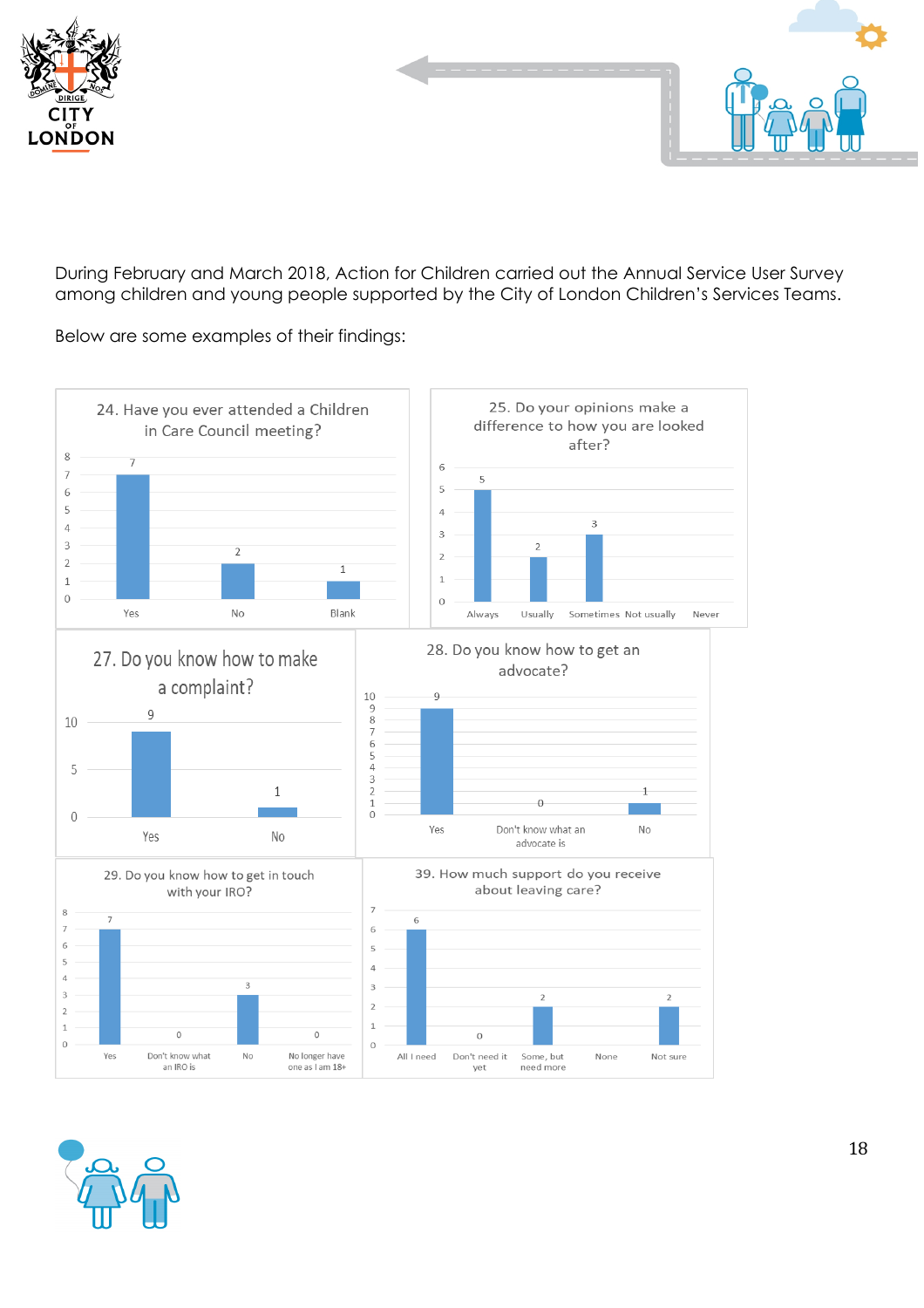



Compared to the advocacy services, there has been a slower response to allocating children with an independent visitor if they request one. There have been two instances where a child had turned 18 or was about to turn 18 before they were able to be matched. Three children have long term visitors and they have stated they enjoy their company and the support they provide.

Every child in care has a copy of the City's Pledge in English and in their native language. The IRO ensures that all children's rights information is routinely shared with foster carers specifically so that they are equipped to support the children in their care to exercise their rights.

# **4. QUALITY ASSURANCE OF SERVICES TO CHILDREN IN CARE**

## **4.1. Care Planning**

Services and support provided to looked after children in the City are of a high quality. The size of the looked after population is such that each child in care is known to all members of the team and senior management group and there is clear time and resource commitments made to ensuring their needs are met. The survey completed by Action for Children shows the high level of support children feel from their social worker. 0f the 10 children interviewed by Action for Children in their annual survey, 80% said they knew what their care plan was and understood it.

However, this evidence is not always being record on children's files. Of the 14 children who came into care during this reporting period, only 21% had a care plan recorded on their file within the statutory 10 working days of them coming into care. Of the remaining 79%, 54% left City of London care under the national transfer scheme with no care plan on file. 36 % had a subsequent pathway plan and one care plan recorded on their case file.

#### **Pathway plans**

There is a similar trend regarding the completion and/or recording of pathway plans. Of the 26 children accommodated during this year, 20 reviews or first pathway plans were due for 13 of the looked after children. Of these 20 pathway plans 10 were completed on time, equalling a 50% adherence to timescales.

#### **Post 18 reviews**

The Post 18 independent review protocol, an enhanced service which sets out the circumstances when an independent oversight of pathway plans for care leavers can be offered, remains in place. All young people are informed/reminded of this service at their last LAC review before turning 18 and how to request this. To date, no care leaver has requested this service. Going forward, the plan is for letters to be sent to care leavers, 6 months before they turn 19 to remind them of this service.

## **4.2. Placement Stability**

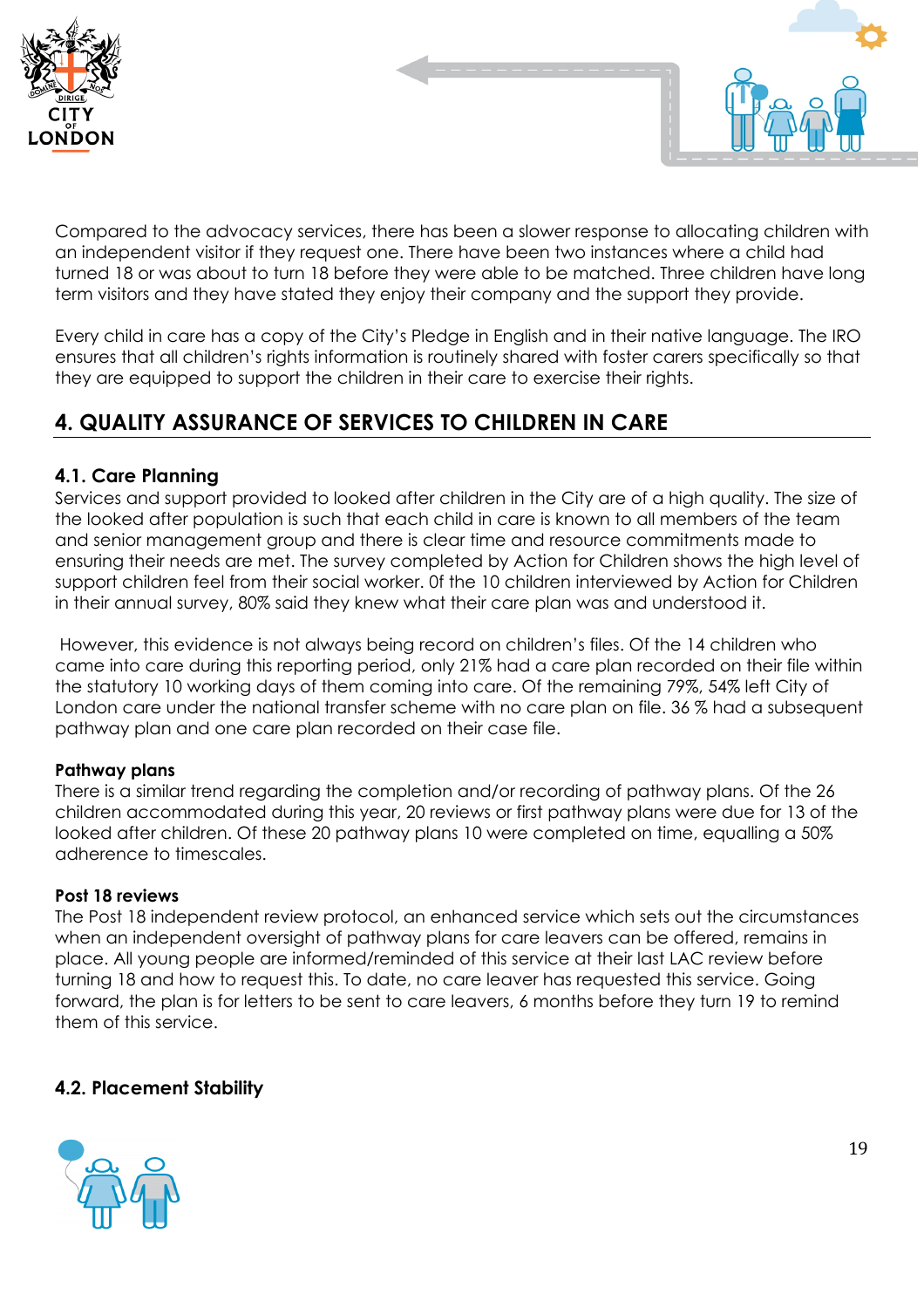



Of the 26 children looked after during this reporting period, 13 were newly accommodated UASC and 6 of them have experienced placement breakdown within the first 6 months. 2 further children who were in long term placements experienced a placement breakdown, one of whom has had 3 placement breakdowns over the course of 1 year (which is explored further below).

Given the City's care population of predominately UASC and there being no planned accommodations throughout this year, the initial placement of children is either an emergency arrangement or through London Asylum Seekers Consortium duty rota system. This means that all placement searching activity is done with little information about the child, is always time pressured, and significantly limited by the shortage of foster carers experienced in looking after the needs of UASC in this current climate of increased migration.

Where the social work team have had the opportunity to plan placement moves, the quality of the search and matching process is good. Children are involved in the process, the application of learning from the breakdown is evident, and the search is informed by the child's short and longterm care needs.

As of 31<sup>st</sup> March 2018, 3 of the 10 children in care are living in placements that are not a match across any aspects of their identity. In each of those cases, the children declined the opportunity to search for placements more reflective of their ethnic, religious and/or cultural identities. In the remaining 7 cases, the children and the foster families share similar identities in at least one respect and there is a commitment to understanding and supporting the children to practice and develop their individual identities in line with their backgrounds and expressed wishes.

## **4.3. Achieving Permanency**

Of the 26 children looked after during this reporting period:

- 7 transitioned into adulthood and continue to receive support from the City as care leavers
- 6 were transferred to Local Authorities outside of London under the National Transfer scheme
- 1 was returned to the care of their mother under a Supervision Order
- ◆ 3 are in established long term fostering arrangements under S.20
- $\cdot$  4 are16 years or older and in the foster families they intend to remain with until they reach 18
- ❖ 1 child went missing and has not returned
- ◆ I child turned 18 shortly after coming into care and subsequently transferred to support of NASS.
- $\cdot$  3 children are 16 and are in placements that require further assessment of their suitability for long term care.

Of the children remaining in care as of March 31st, 2018, 70% are in placements that are either long term or established placements until they reach 18. Therefore, the above range of permanency outcomes for the children in care this year is good.

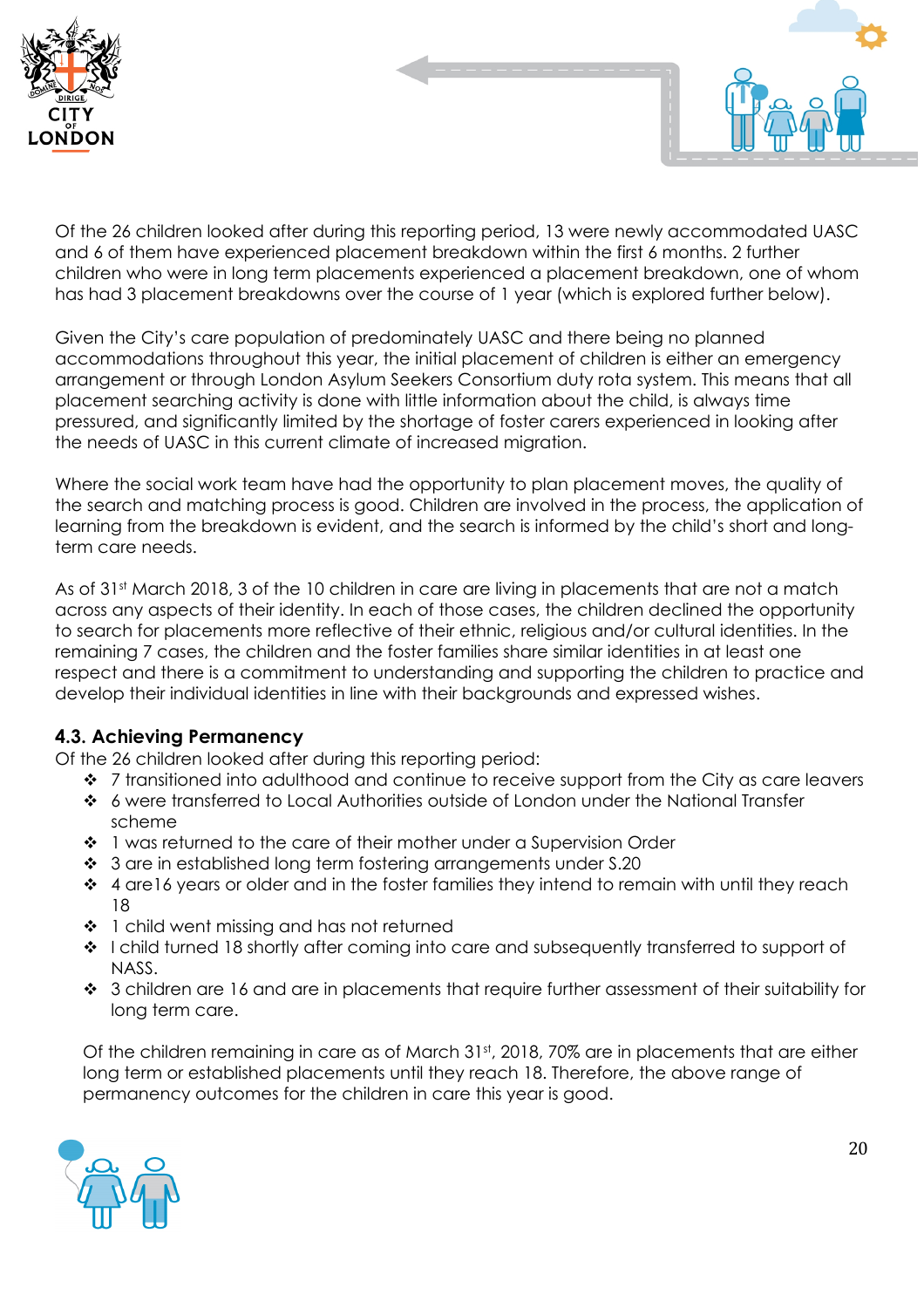





## **4.4. Health**

The timescales for initial health assessment is within 20 working days of coming into care. Initial health assessments were completed within timescales for 10 out of the 14 newly accommodated children this year. 2 children were moved to new carers with a new local authority before their initial health assessment had taken place. One child missed their first initial health assessment as their foster carer forgot the appointment and one initial health assessment was out of timescales due to a late referral from the social worker.

All 26 children in care throughout this year received their statutory health assessments and of the 8 review health assessments due during this period, 7 were completed within the 12month timescale.

The IRO service has continued the quarterly review meeting process with the designated Children Looked After Nurse to improve the independent monitoring of the care and health services needed by and provided to children in care. Findings from these meetings are fed back to the local authority in the form of recommendations or notifications of agreements reached. The social work team manager has responsibility for implementing these recommendations. An example of the effectiveness of this arrangement is a recent issue regarding leaving care health assessments were not occurring in timescales. A system has now been put in place for the social work team to alert the health team when a child is due to be turning 18 and leaving care.

All children who were accommodated and remained in care during this reporting year were offered baseline CAMHS assessments. As of March 31st, 2018, none of the children remaining in care continue to access therapy services at CAMHS.

# **4.5. Education**

All children in care as of March 31st, 2018 were in education with one in a school placement and 8 in colleges. One child was in a provision that was an alternative to mainstream college. This was due to a number of unplanned placement moves and lack of space in local colleges at short notice. The virtual school head is responsible for overseeing the educational placements of Looked After Children.

Throughout the reporting year, the majority of cases had PEPs completed within timescales and ahead of statutory review meetings. Since being highlighted as an issue in previous annual reports, there is now a system in place for the social work team to ensure PEP reports are shared with children, education establishments and carers.

Extracurricular tuition was offered to all children throughout this period with specific additional support made available to the 3 children who were in their GCSC year and UASC who were not able to secure education placements in a timely manner due to their in-year arrival or disputed age.

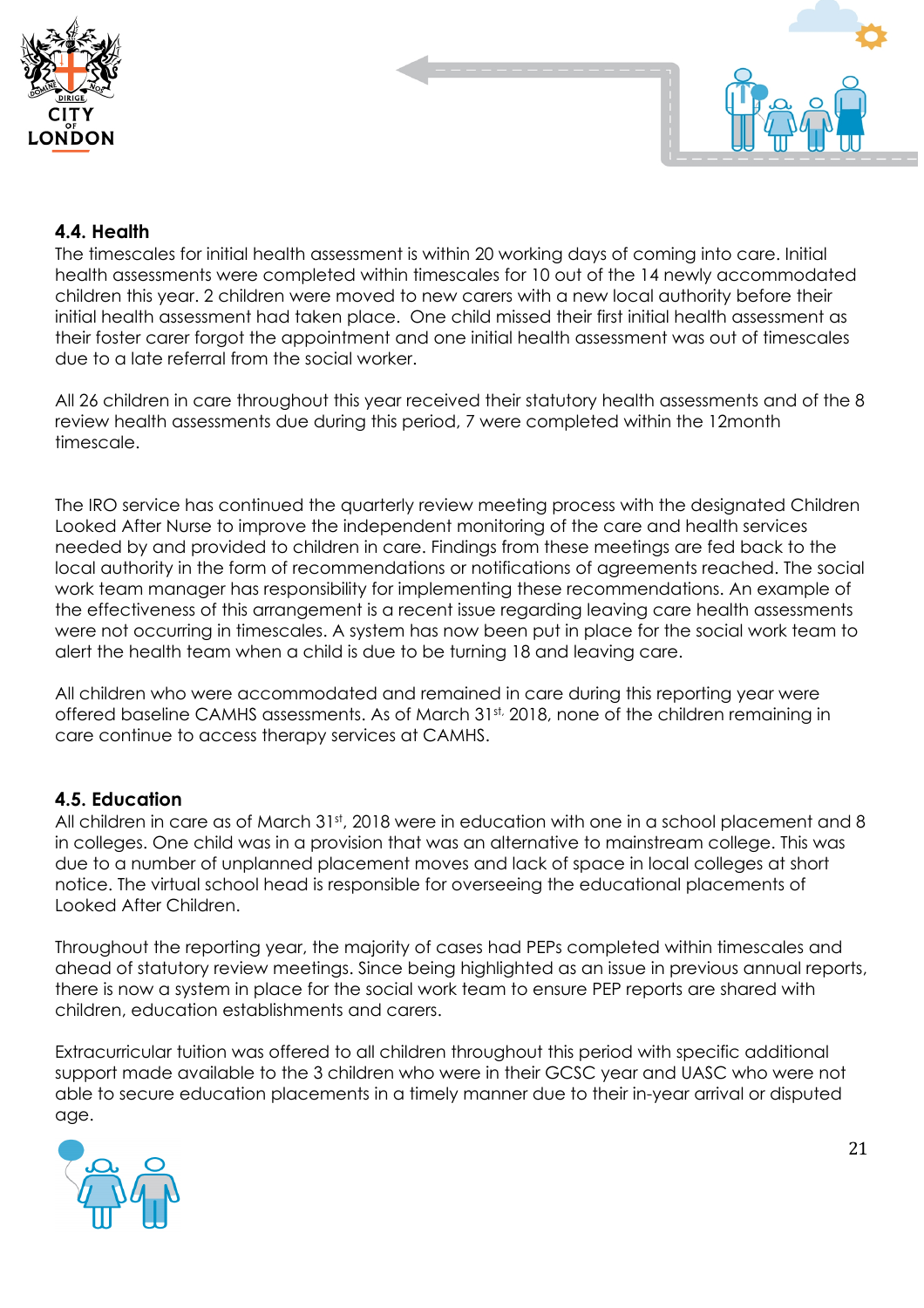



A common theme in LAC reviews is for children to request a laptop to support their studies. The Action for Children survey also identified this as an issue that children spoke about. A new protocol regarding laptops has now been agreed and implemented. Lap tops will be routinely provided to children if agreed at their PEP meeting, up to sum of £200.

While there has been some progress made with respect to supporting children in care to access work experience placements through the City, this is an area in need of further development.

#### **4.6. Life story work**

A review of the children's files shows evidence of innovative and positive life story work being completed with children and young people. However, at present, there is no specific place for this work to be located and each piece of life story work is saved as a single document alongside other pieces of work such as assessments, care plans etc. The current system means that if a young person were to be presented with a life story book, it would entail searching through a child's file to locate each piece of work that has been saved. There is also no current process of gathering pieces of life story work and presenting them to children and young people in the form of a book.

#### **4.7. Midway monitoring**

There has been an increased emphasis on midway monitoring this year with a new template now in action. The list of actions from each LAC review are checked against information from the child's record with information on outstanding or unrecorded actions requested from the social worker.

#### **4.8. Practice Recognition and Dispute Resolution**

One of the key functions of the IRO is to identify and resolve issues arising from the care planning process. In the City this is the called the Dispute Resolution Process for Independent Reviewing Officers (DRP). The DRP is a 6-stage process that begins with the team manager and ends with a referral to Children and Family Court Advisory and Support Service (CAFCASS) but it encourages resolution at the lowest appropriate level and anticipates that in the vast majority of cases, issues can be resolved through discussion between professionals.

The IRO escalated concerns to stage 2 of the DRP in three cases and stage 3 in 2 cases. All disputes were regarding the national transfer scheme and the length of time it was taking to transfer the children. All five children were waiting in excess of 10 weeks, during which time they had made attachments to their foster carers, started attending college and made links in the community. The City of London social work team were proactive throughout in requesting updates on the transfers from the Home Office and senior management agreed that the transfer times had become too long. However, the quota of children in care had gone significantly over threshold and there was an impact on the resources available.

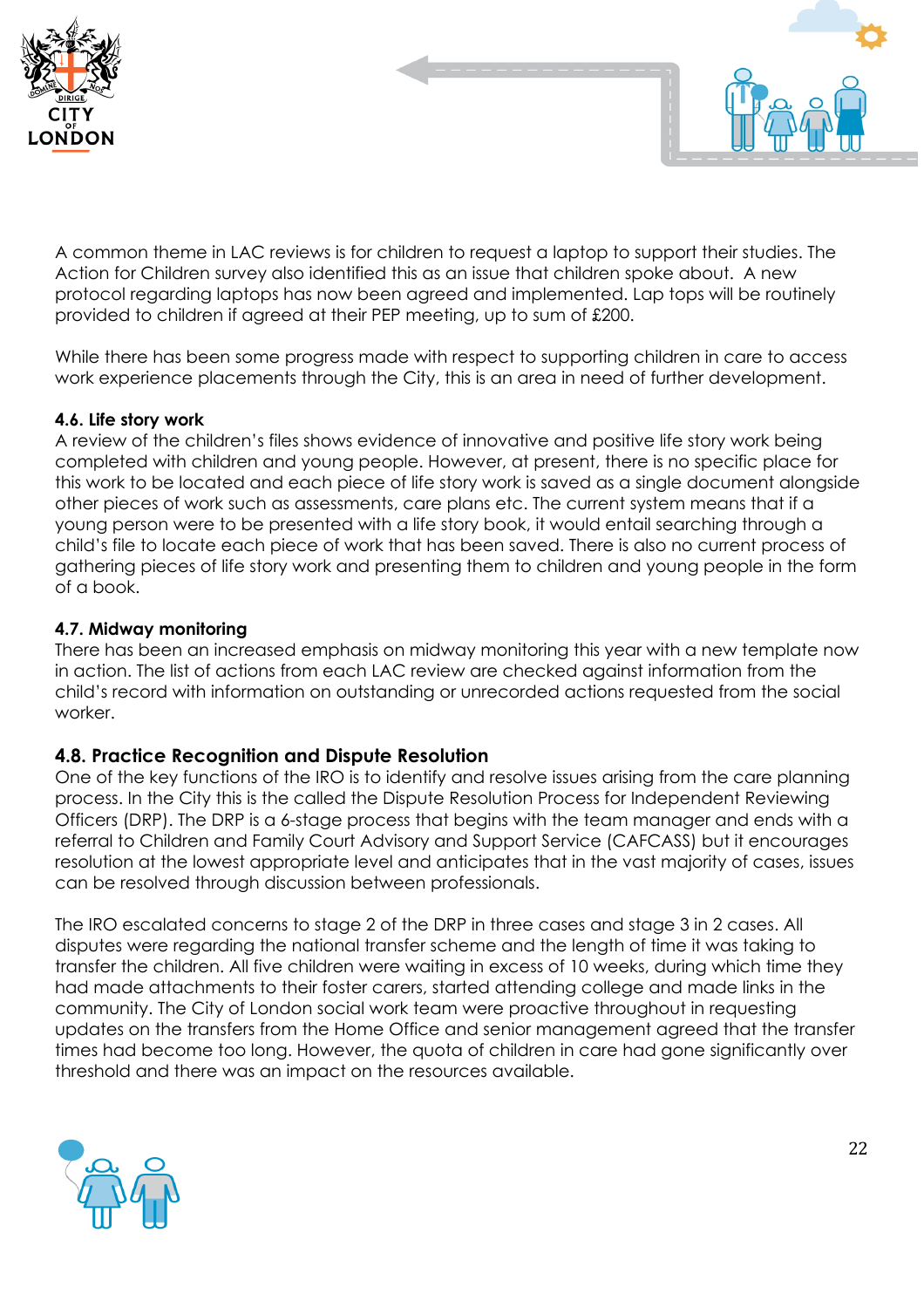



All five children utilised the support of an advocate regarding the transfer issue. One child made a stage 1 formal complaint.

All five formal disputes raised by the IRO were resolved, with the children remaining in the care of the City of London.

The IRO Dispute Form was used to record the management of this dispute for two out of the five cases, but documented in the children's case file for all disputes.

Whilst the National transfer scheme remains in place, the IRO recognises that formal disputes will likely be raised again in the future. It has been nationally recognised that the National transfer scheme has not fulfilled its purpose and has resulted in significant delays for children, causing them emotional distress. Therefore, it is the role of the IRO to continue to raise this as an issue. It is important to note however, that senior management have consistently agreed with the concerns raised by the IRO but are in a difficult position of having to manage staff resources and budgets.

All other concerns have been resolved through informal challenge within the service and during quality assurance monitoring meetings. In no particular order, the tables below provide samples of the good practice recognised and the issues of concern identified throughout 2017/2018.

| Table1.0                                     |
|----------------------------------------------|
| <b>Good practice identified</b>              |
| All children placed in foster families to 18 |
| Voice of the child is listened to            |
| SW Support to UASC with immigration          |
| process                                      |
| SW and Virtual school head support with      |
| education                                    |
| Quality and timeliness of statutory visits   |
| Transfer of learning between reviews         |
| leading to improved practice                 |
| Involvement of children in placement         |
| changes                                      |
| Quality of SW/CLA relationships              |
| Support for children to engage in CiCC       |
| No unnecessary Age Assessments initiated     |
| Children supported to develop                |
| talents/interests                            |
| SW efforts to consult and engage parents     |
| and significant family members               |

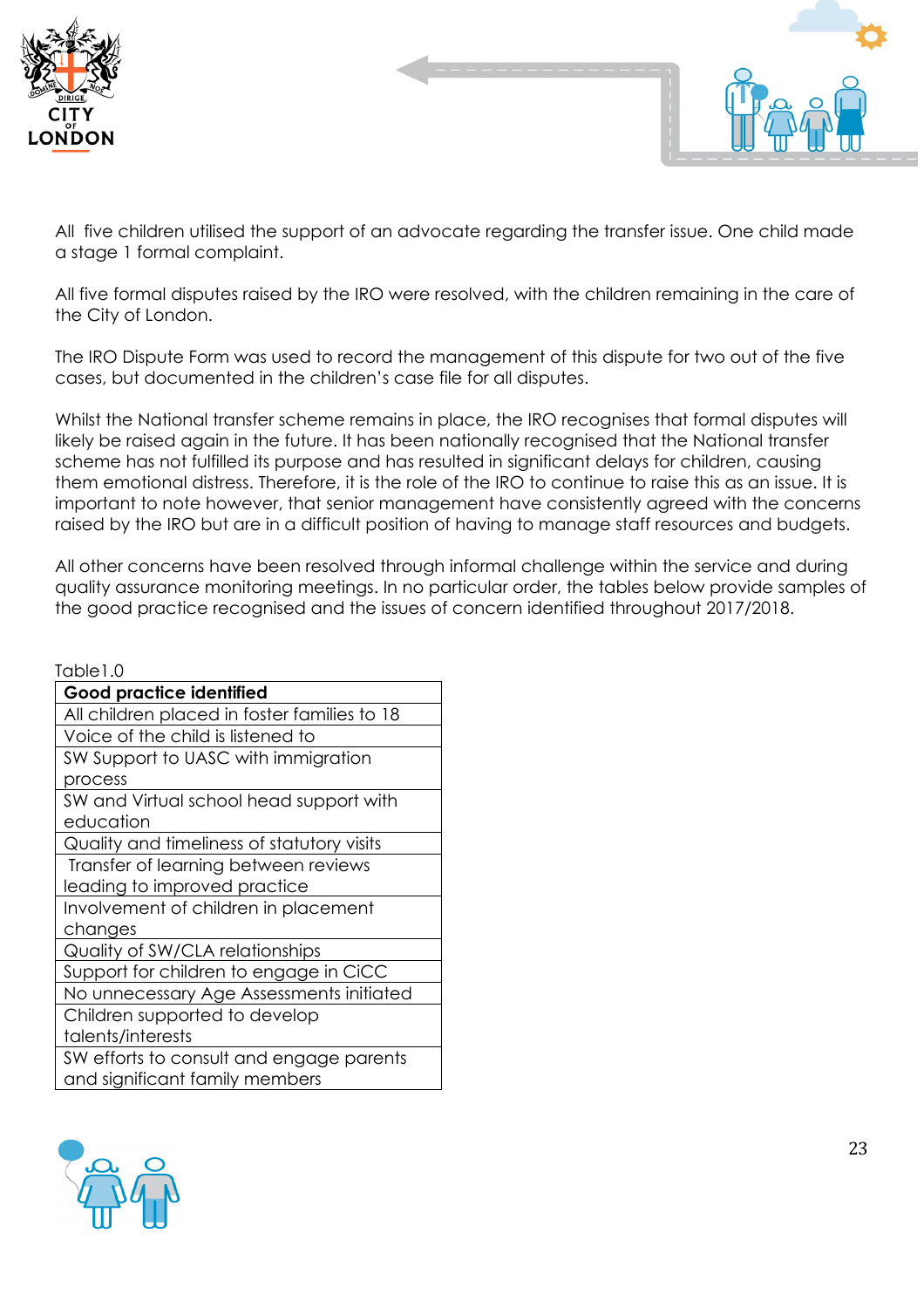





| Table 1.1                                                                        |                                                                                                                                                                                                                                        |
|----------------------------------------------------------------------------------|----------------------------------------------------------------------------------------------------------------------------------------------------------------------------------------------------------------------------------------|
| <b>Issues of Concerns Identified</b>                                             | <b>Current Status</b>                                                                                                                                                                                                                  |
| Children's preparation for review meetings                                       | There need to improvements in children's<br>involvement in planning their review and the<br>support offered to them in completing<br>consultation documents. A new method of<br>consultation will be going live by the end of<br>2018. |
| Delay in children being moved to new<br>placement under National transfer scheme | The National transfer scheme remains in place<br>with delays on-going. IRO's and senior<br>management teams across London are<br>voicing their concerns to the Home Office,                                                            |
| Care and pathway Plans recorded in statutory<br>timescales                       | 2 monthly meetings with team manager have<br>been initiated to keep track of timescales<br>across the LAC service and increase early<br>identification of issues.                                                                      |
| Life story work                                                                  | Current system remains in place. Plans are<br>being made for this to be reviewed in 2018/19<br>reporting period.                                                                                                                       |

# **5. Quality Assurance of the IRO Service**

## **5.1. Supervision and Management Oversight**

The Safeguarding and Quality Assurance Service Manager supervises the IRO once every 4weeks. These sessions focus on practice issues as well as service development needs.

The revised statutory guidance states that designated senior managers must consider the decisions from reviews. This is in part due to the need to monitor and account for any decisions with resource implications. Any disagreements with the decisions made are required to be sent to the IRO in writing within 5 days for resolution and where this is not possible through informal means, the DRP will need to be used. In the City the social work team and service managers are the designated seniors responsible for considering review decisions. The fact that there haven't been any disagreements raised indicates that managers are overall satisfied with the recommendations and decisions made by the IRO.

# **5.2. Performance Monitoring**

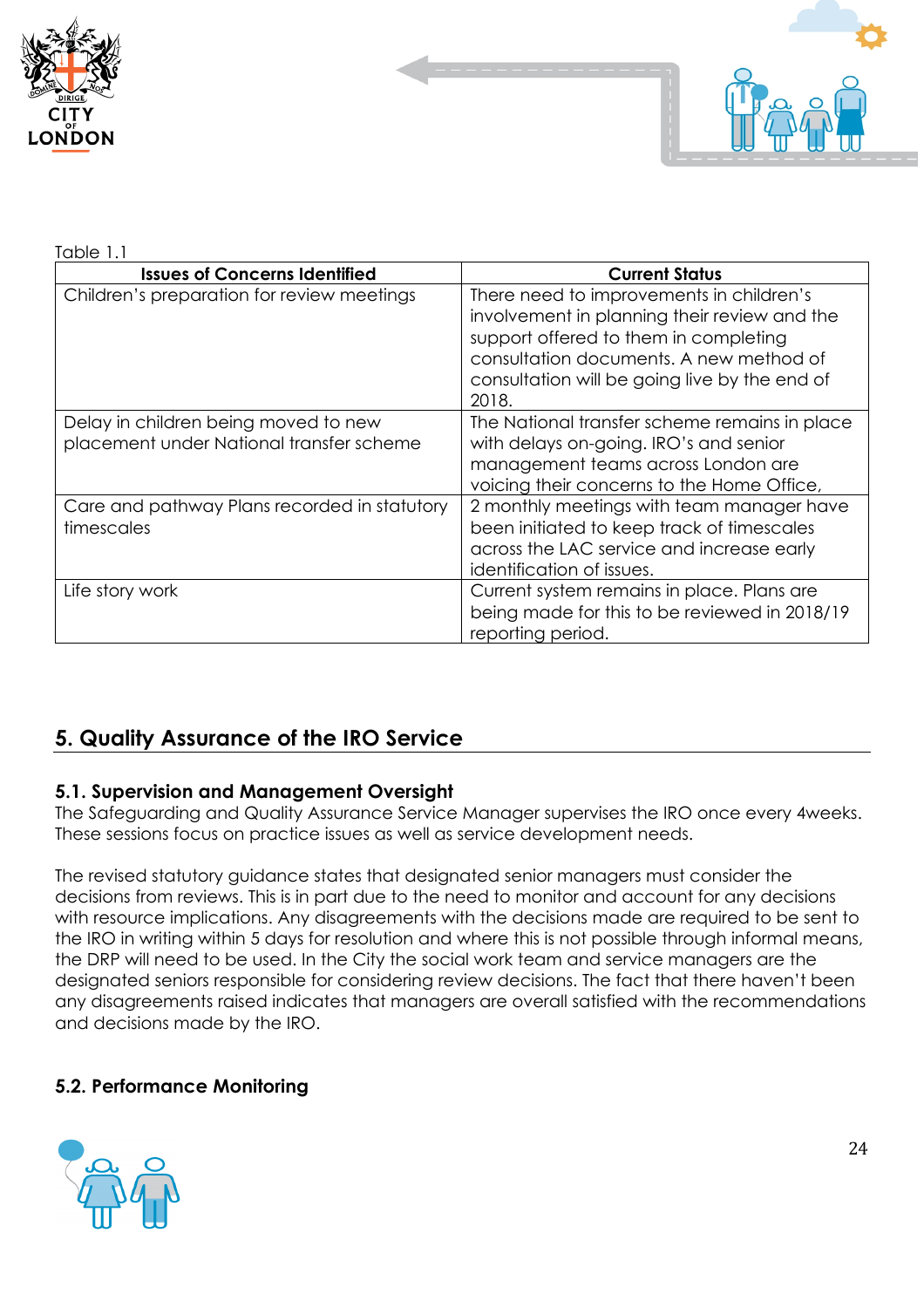



The IRO meets with the Performance Analyst regularly to monitor compliance with statutory review timescales and the degree to which the IRO is 'keeping in touch' with children in care. The one issue raised has been regarding the LAC reviews out of timescales, for which the mitigating reasons have been recorded and the issue resolved. There have been no other issues of noncompliance identified as part of this process. The IRO's performance is reported into the People's Directorate Senior Management Team, the Safeguarding Sub Committee, and the City and Hackney Safeguarding Children Board's Quality Assurance Sub Committee. There are also quarterly Quality Assurance meetings held at the City of London where the relevant LAC figures are communicated.

## **5.3. Case File Auditing**

The IRO's footprint and the quality of the service provided are considered as part of all formal case file audits. There has been an independent full-scale audit completed by external agency, Aidhour, in 2017. The audit identified that:

*"There is evidence of good quality LAC reviews. The IRO 'footprint' is clearly evident on the case file through mid-point reviews and ongoing scrutiny and oversight in case notes".*

*"Social workers, IRO, first line and senior managers are to be commended on their breadth of knowledge and expertise in supporting asylum seeking young people. There is outstanding evidence of IRO challenge around delays in the National Dispersal Scheme with equally outstanding and timely responses from management at all levels".* 

The 4 cases recorded with overdue LAC reviews were also noted in this audit and as stated in this report, the issue has been resolved with no further reviews out of timescale.

# **5.4. Children's Views**

Children's views about the IRO and their review meetings are an important aspect of the quality assurance process of the IRO service. Here are some examples of what children in care had to say:

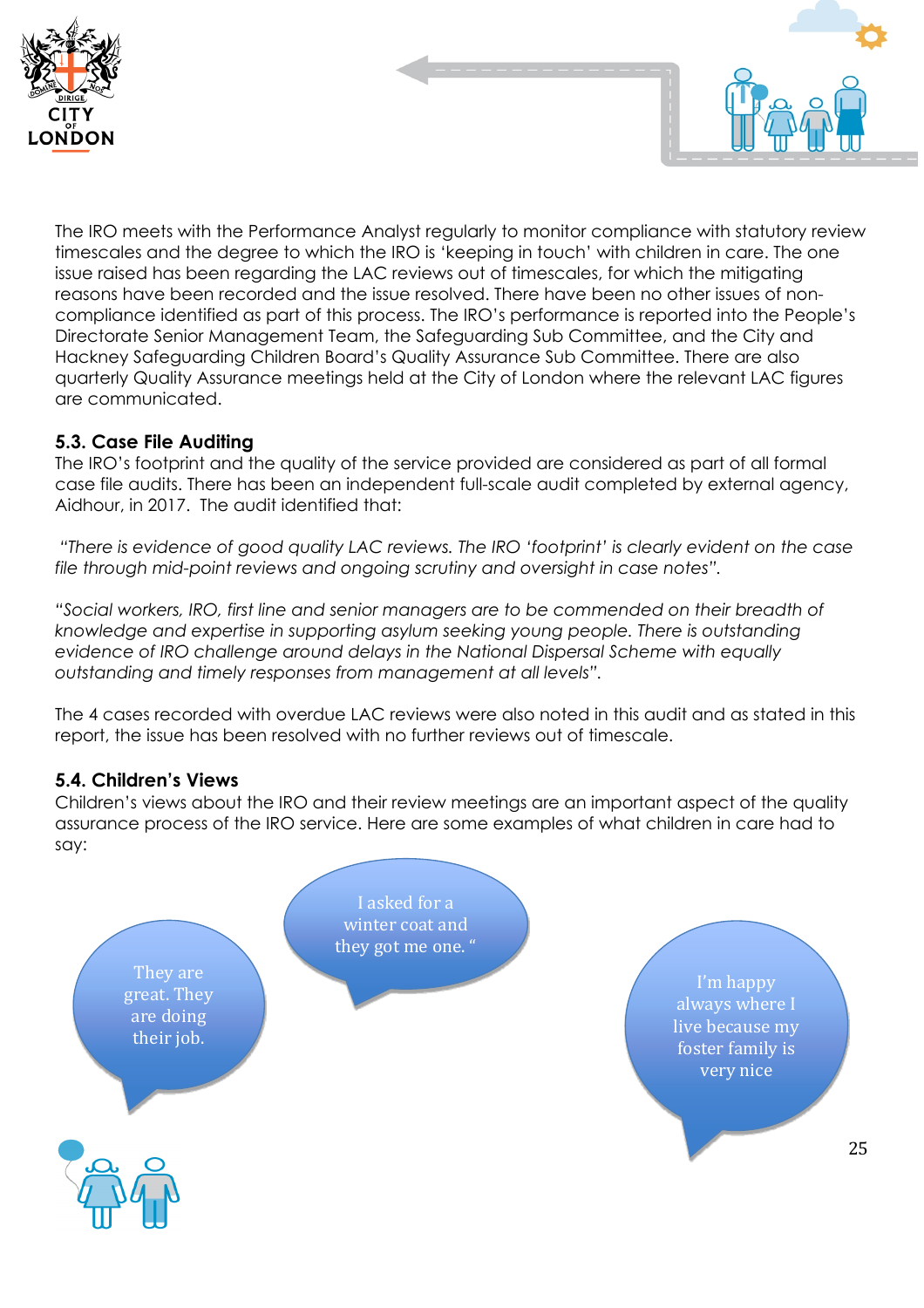

# **5.5. Social Works' Views**

The social work team was invited to provide feedback about the IRO service over the course of this year and responses were received from

| What does the IRO<br>service do well?   | What could the IRO<br>service do better?      | Any other comments                                                    |
|-----------------------------------------|-----------------------------------------------|-----------------------------------------------------------------------|
| She is child focussed but<br>has a good | Perhaps there could be<br>more of a challenge | She is an approachable<br>and understanding<br>colleague. She clearly |

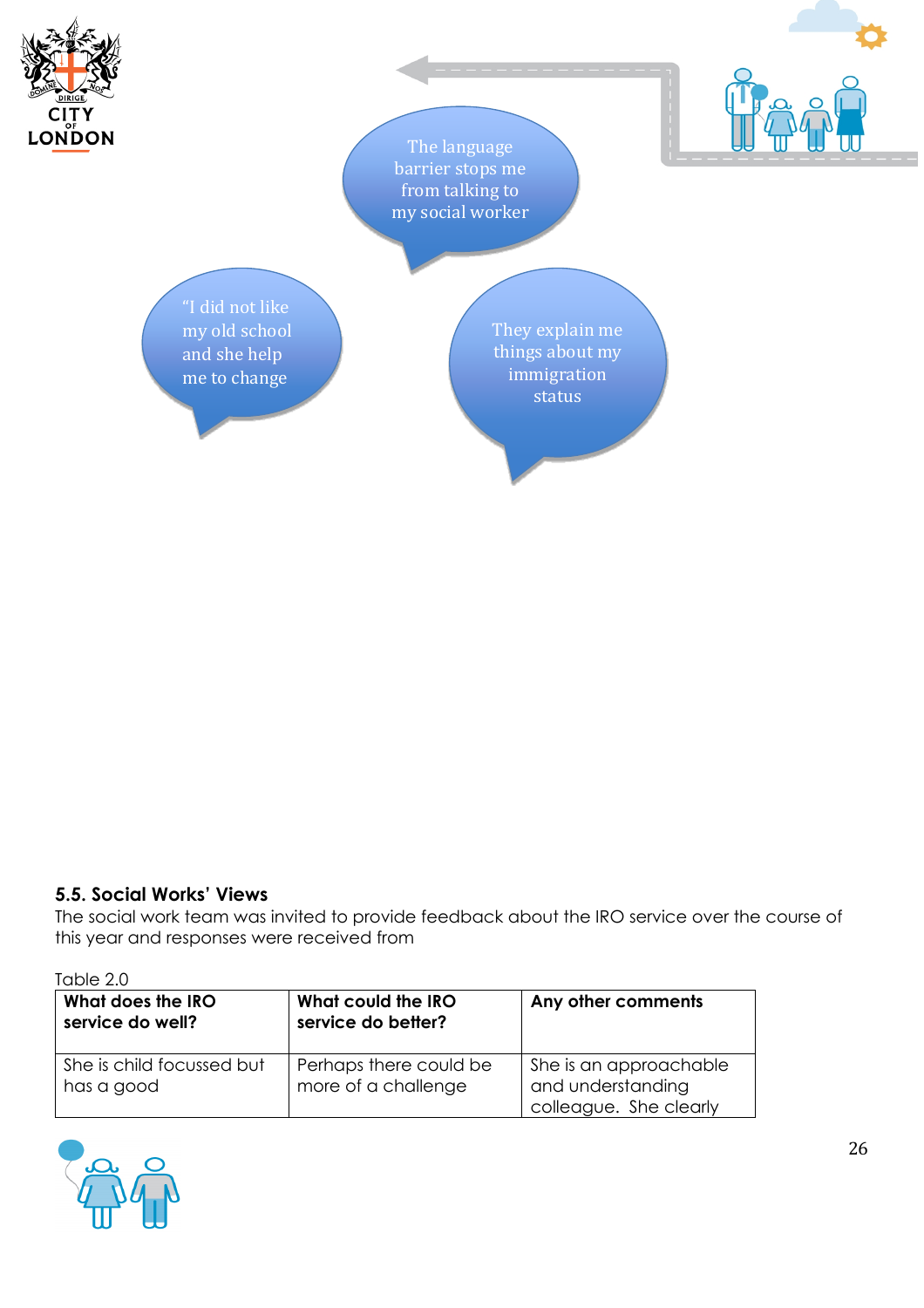



| understanding of<br>pressures on frontline SWs.<br>It is evident during<br>meetings that she has a<br>detailed understanding of<br>the child/young persons<br>needs. | around timescales when<br>they are not met.                                                                                                                     | cares about children and<br>young people and this is<br>particularly evident in the<br>time she takes to<br>understand their care<br>plans. |
|----------------------------------------------------------------------------------------------------------------------------------------------------------------------|-----------------------------------------------------------------------------------------------------------------------------------------------------------------|---------------------------------------------------------------------------------------------------------------------------------------------|
| Relationship building with<br>young people.                                                                                                                          | Communication around<br>upcoming review dates.                                                                                                                  | Incorporate the social<br>workers views when<br>decision-making is made<br>at senior management<br>level.                                   |
| Relationship building with<br>social workers and other<br>professionals.                                                                                             | Social work visit<br>frequency to be reviewed<br>at each review.                                                                                                |                                                                                                                                             |
| Innovation.                                                                                                                                                          | Make more use of social<br>work reports for CLA<br>reviews. Sometimes it<br>feels as though this is a<br>simply form filling exercise<br>for the social worker. |                                                                                                                                             |
| Mid way monitoring is<br>thorough and useful.                                                                                                                        |                                                                                                                                                                 |                                                                                                                                             |
| Flexible, supportive<br>approach to social<br>workers whilst maintaining<br>professional boundaries<br>and challenging when<br>needed.                               |                                                                                                                                                                 |                                                                                                                                             |
| Being approachable,<br>friendly and helpful.                                                                                                                         |                                                                                                                                                                 |                                                                                                                                             |

# **6. Overview**

## **6.1 Achievements**

The positive impact of the IRO service in 2017/2018 is evident in the following list of achievements:

- \* Consistent participation of children in their review meetings
- Development of new LAC review minutes template

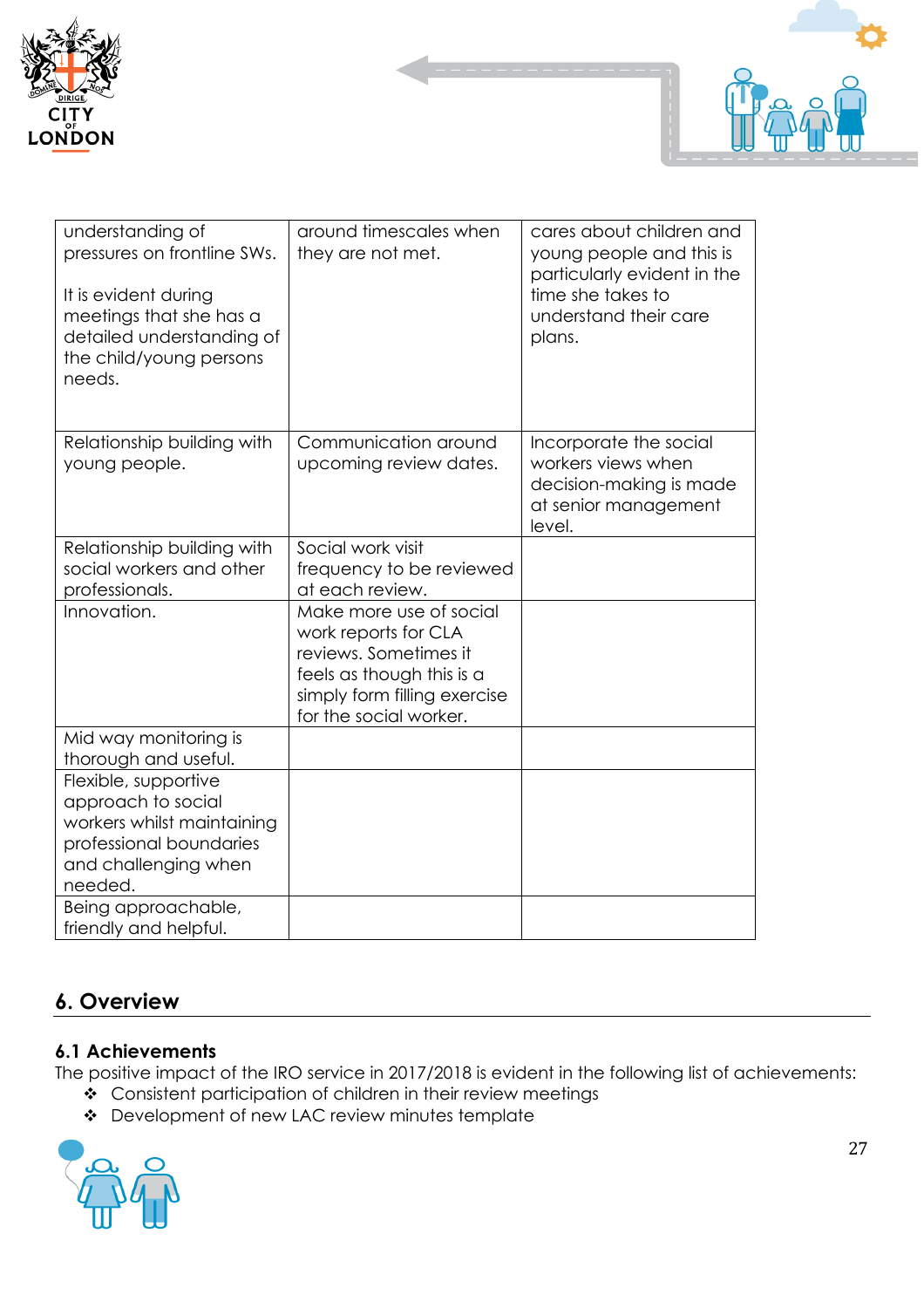



- Development of new consultation tool
- $\cdot \cdot$  Reduction in LAC review meeting length to ensure meetings are purposeful and engaging
- All children seen alone by the IRO outside of review meetings
- \* Active monitoring of children's care plans and needs between review periods
- \* Review minutes, contacts and alerts recorded on children's files within the ICS workflow
- The promotion of the Children's Right services
- \* The continuation of review meetings between the IRO, VSH and CLA Designated Nurse

In addition to direct work with children and the local authority, the IRO takes part in the London IRO Practitioner Network and serves as a practitioner representative to the London IRO Managers' Group. Engagement in these pan-London groups facilitates the IRO's access to information and the experience of colleagues from larger authorities. It also ensures that the experience and needs of the City's children in care are represented in forums that have the potential to influence the direction of practice and statutory guidance about the services and supports they receive.

The IRO service has been alert to safeguarding issues for children in care and will continue to monitor care plans closely to include actions that address the known risks of all forms of exploitation and aims to build safety and stability according to the needs of each child. The IRO continues to access learning and training to aid their development and understanding of the needs of Looked After Children.

| <b>Objective</b>                                                                                                                            | <b>Actions</b>                                                                                                                                                                                                                                                                                                                              | <b>Update</b>                                                                                                                                                                                                                                                                                                                                                                                  |  |  |
|---------------------------------------------------------------------------------------------------------------------------------------------|---------------------------------------------------------------------------------------------------------------------------------------------------------------------------------------------------------------------------------------------------------------------------------------------------------------------------------------------|------------------------------------------------------------------------------------------------------------------------------------------------------------------------------------------------------------------------------------------------------------------------------------------------------------------------------------------------------------------------------------------------|--|--|
| To look at more<br>innovative ways of<br>engaging with young<br>people in the<br>engagement of their<br>reviews and hearing<br>their voice. | 1. Look at different mediums to use<br>to consult with young people.<br>2. Look at the different models<br>currently being used in other LA's.<br>3. Consult with the CiCC to<br>ascertain their views about the<br>models reviewed.<br>4. Consult with the Children and<br>Families and SMT.<br>5. Trail new model and evaluate<br>impact. | Actions 1-4 have been<br>successfully completed. Review<br>of consultation methods was<br>presented in a business case<br>along with feedback from<br>young people in care.<br>Agreement has been confirmed<br>for new application to be<br>implemented across children's<br>service to improve consultation<br>methods.<br>Action 5: New application will be<br>implemented by December 2019. |  |  |

# **6.2 Update on planned objective for 2016/2017**

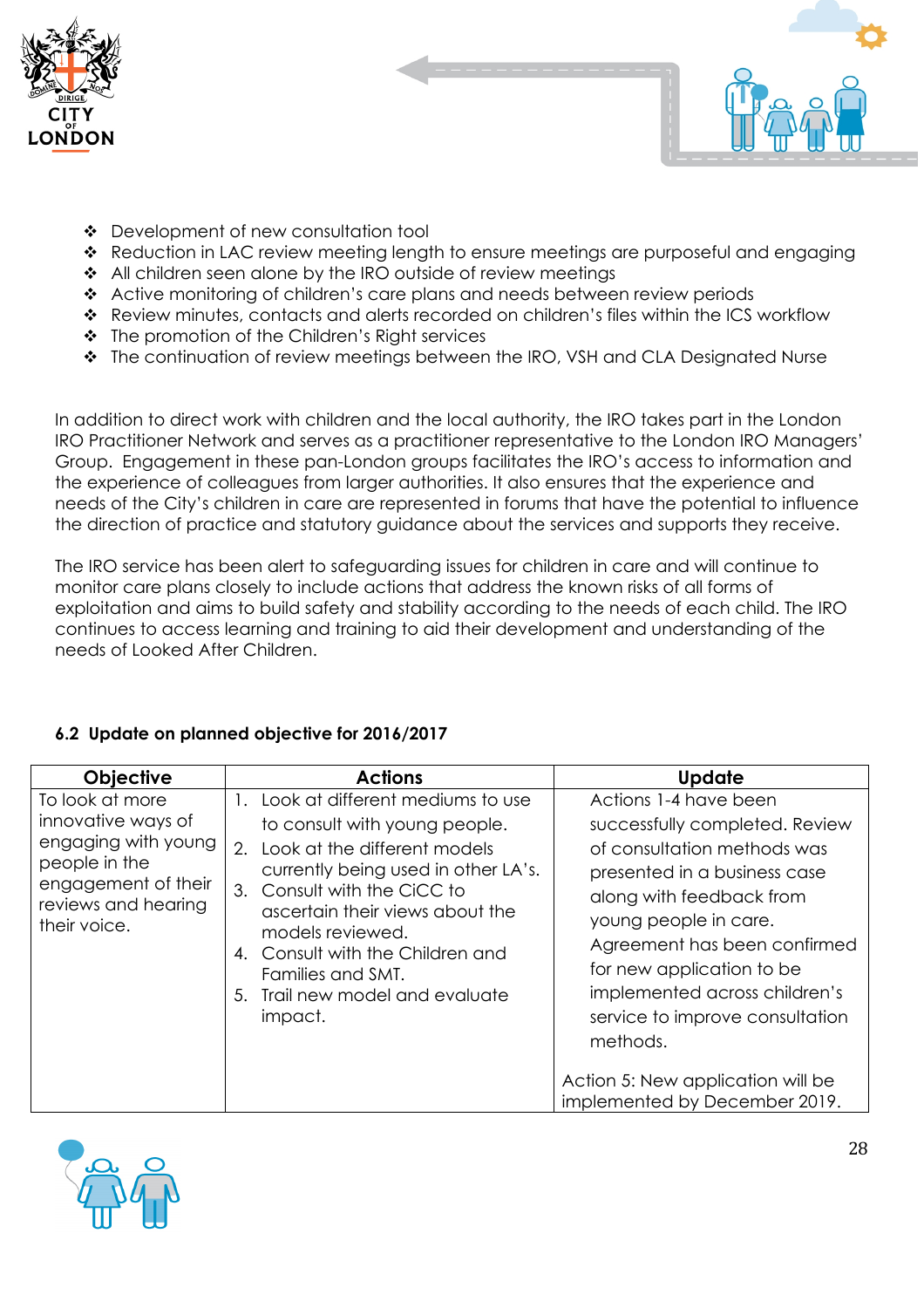



|                                                                           |                                                                                                                                                                                                                                                                                                                                                                                                                                                                                                                                                                                                                                                                                             | Evaluation of impact will be<br>monitored throughout.                                                                                                                                                                                                                                                                                                                                                                                                                                             |
|---------------------------------------------------------------------------|---------------------------------------------------------------------------------------------------------------------------------------------------------------------------------------------------------------------------------------------------------------------------------------------------------------------------------------------------------------------------------------------------------------------------------------------------------------------------------------------------------------------------------------------------------------------------------------------------------------------------------------------------------------------------------------------|---------------------------------------------------------------------------------------------------------------------------------------------------------------------------------------------------------------------------------------------------------------------------------------------------------------------------------------------------------------------------------------------------------------------------------------------------------------------------------------------------|
| Improve the quality<br>of reviews and child<br>protection<br>conferences. | By setting clear expectation that;<br>$\mathbf{1}$ .<br>Reports are shared with young<br>people, parents/ carers in<br>adequate time before reviews<br>and conferences.<br>That all professionals who<br>attend the children's looked<br>after review and child<br>protection conferences<br>provide a written report.<br>If reports are not provided<br>contact will be made with the<br>professionals line manager to<br>ascertain why.<br>That any meeting involving<br>children and families involves<br>their views in the first person.<br>That monitoring forms are<br>completed at each review/<br>conference and this<br>performance data is reviewed<br>within SMT and QA Meeting | All Child protection<br>$\bullet$<br>conferences have<br>proceeded with reports<br>being completed and<br>shared with families before<br>the day of conference.<br>First person recording of<br>views remains an area of<br>improvement. It is hoped the<br>new application Mind of Mo<br>Own (MOMO) will support<br>the improvement of first<br>person recording.<br>Monitoring forms remain an<br>area for improvement. This<br>action will be moved on to<br>objectives for 2018/2019<br>work. |

# **6.3 Areas for Improvement**

The IRO service acknowledges the need for improvement in the following areas:

- ◆ Include social work visit frequency in LAC review actions
- \* Schedule allotted time with social workers to discuss and confirm plans for upcoming LAC reviews
- More robust challenge of timescales not being met
- \* Ensure all children and young people know how to contact the IRO

## **6.4 Conclusion**

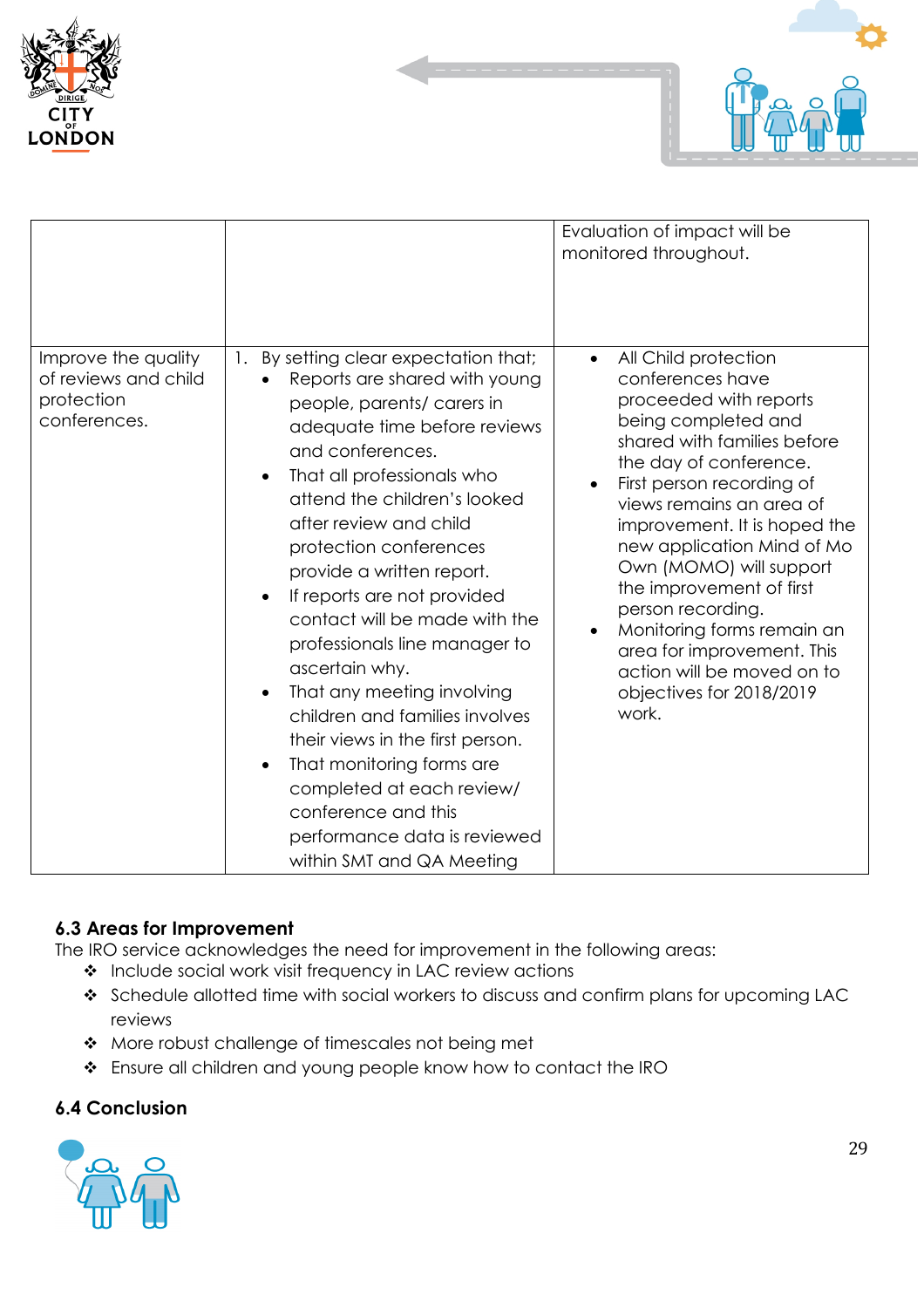



The IRO service has made significant contributions to quality assuring and improving services for children in care throughout 2017/2018. The monitoring functions of the role have been strengthened and the IRO's knowledge of and relationship with the children in care is a positive feature of the service. The LAC review process has been changed to ensure the meetings and records are more accessible for children and young people.

The IRO service notes that the presiding theme throughout this year has been the consistent and positive relationships that social workers build and maintain with the children and young people in care. The enthusiasm and commitment they show for the service is appreciated, along with the positive communication they have with the IRO. The presiding area of improvement is to ensure that these positive relationships and sound work is being recorded appropriately on the children's' files.

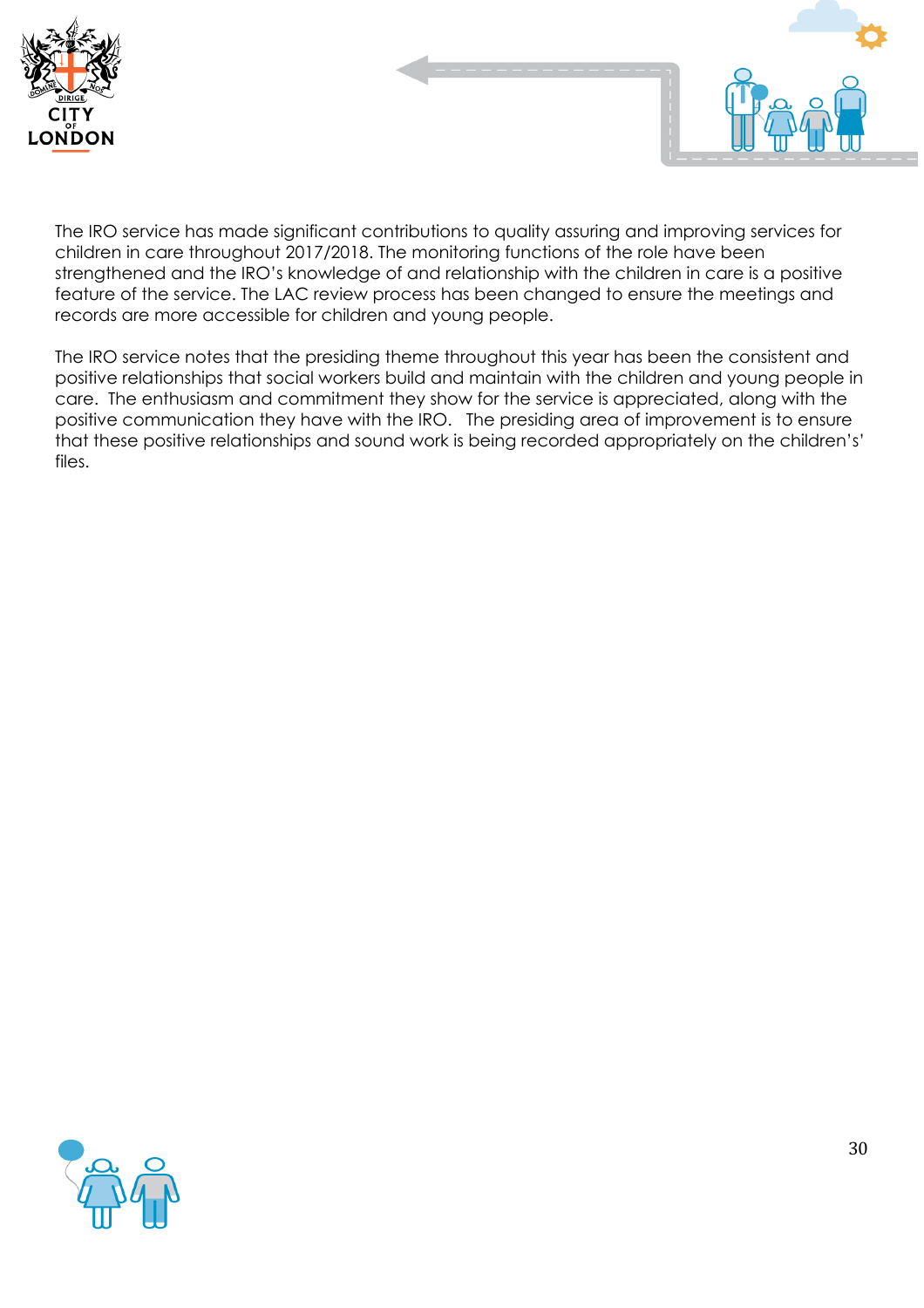



# **7. Planned & Recommended Improvements For 2018/2019**

The Safeguarding and Quality Assurance Service will continue to develop the IRO service across the full range of its roles and functions.

The following outlines the key practice priorities planned for the IRO service in the coming year.

Table 3.0

| <b>Objective</b>                                                                                    | <b>Actions</b>                                                                                                                                                                                                                                       |
|-----------------------------------------------------------------------------------------------------|------------------------------------------------------------------------------------------------------------------------------------------------------------------------------------------------------------------------------------------------------|
| Consultation methods to be updated                                                                  | Implementation of new app-Mind of My<br>6.<br>own                                                                                                                                                                                                    |
|                                                                                                     | Improved consultation form for foster carers                                                                                                                                                                                                         |
| Care plans to be completed within statutory<br>timescales                                           | 2 monthly meetings with team mangers to<br>2.<br>review service data and identify trends<br>Mosaic system to be checked to ensure care<br>plan document is being generated                                                                           |
| Improve children and young people's<br>understanding of IRO role and ways to contact the<br>service | Welcome pack for children coming into<br>care to be reviewed and updated<br>2. Welcome pack forms to be translated into<br>10 most common languages of LAC cohort<br>to increase understanding<br>3. Increase IRO visits before the first LAC review |

The list below is the IRO service's recommendations for development to the local authority.

| Table 3.1                                                                       |                                                                                                                                  |
|---------------------------------------------------------------------------------|----------------------------------------------------------------------------------------------------------------------------------|
| Improve financial arrangements and planning for                                 | Ensure children have a say in the planning of their                                                                              |
| children                                                                        | review meetings                                                                                                                  |
| Update radicalisation risk assessment                                           | Continue to develop understanding and analysis of<br>the equality and diversity needs of UASC in all<br>aspects of care planning |
| Life story work-improve how this is recorded and<br>compiled on child's record. | Develop knowledge and practice of contingency<br>planning in relation to UASC's immigration<br>outcomes.                         |

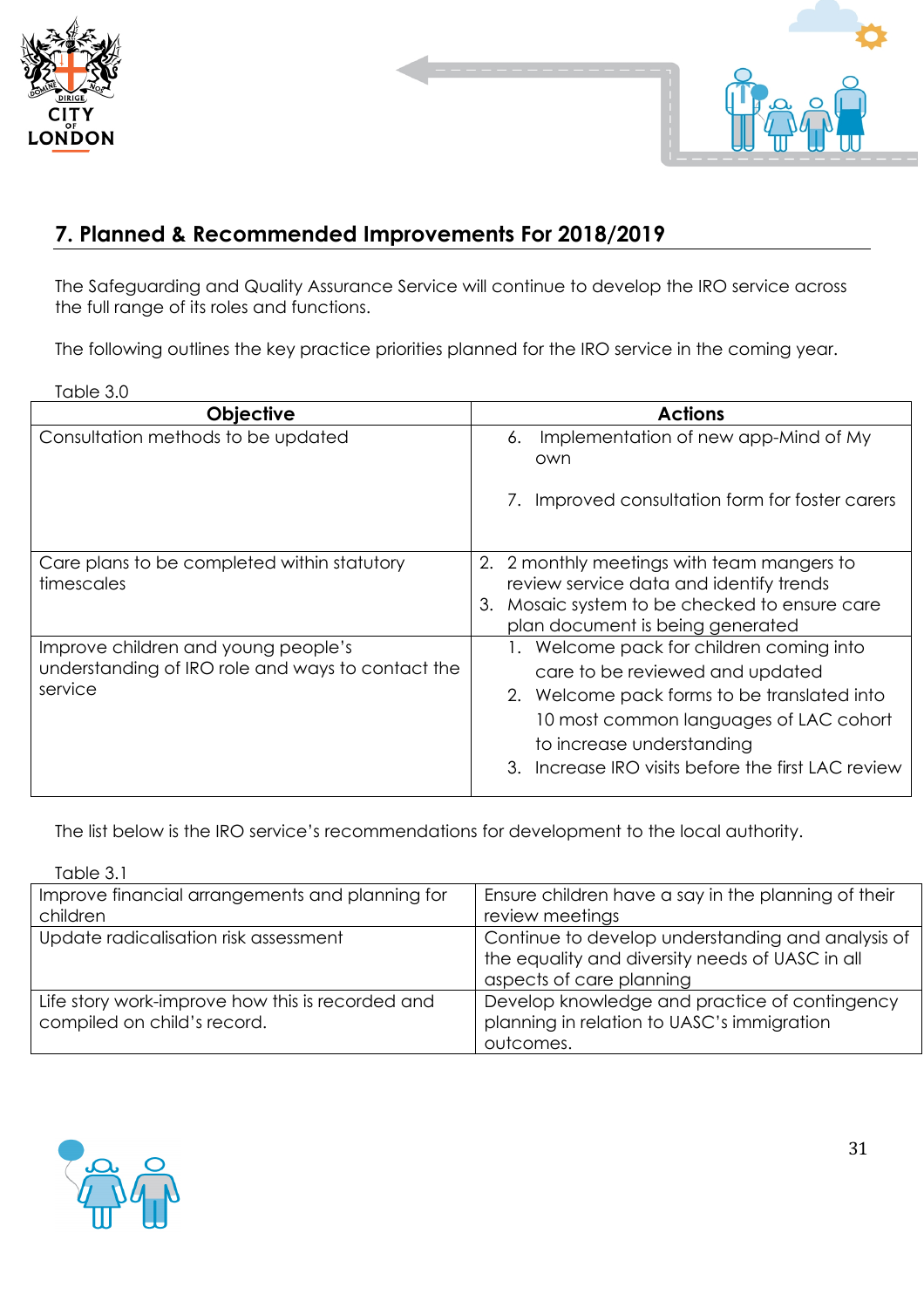





#### **Appendix 1 New template for LAC reviews**

Hi M , this is a record of your Looked After Child (LAC) review that happened on 3rd April 2018.

Before the meeting you told me that the issues you wanted to talk about in your meeting were the following:

## **Your agenda:**

Football-you would like to join a club. Bike-Siobhan needs to apply for one on a bike scheme Friend visiting Laptop

#### **Attendance Attending your meeting was:**

I chaired the meeting (Ria Lane, Independent Reviewing Officer). M M-interpreter H W-supervising social worker N U-your foster carer S M-your social worker.

I have done a summary of our meeting and the reports below. We agreed some actions that needed to be completed after your meeting and I have listed these at the end.

## **Previous actions**

These are the actions we agreed at your last meeting and an update on them:

M to have secure plans for future-Completed/On-going M to have developed independent living skills-Completed M to have access to education and supported throughout to achieve best outcomes-completed

M to have emotional support to process his life experiences-On-going. The range of the range of the range of the range of the range.

M to have access to social and leisure opportunities (football team)-Not completed

## **Future plans (Pathway plan)**

You have talked this over with Siobhan and you have decided you want to stay with your foster carers until you are 18. This will be discussed at the next Permanency panel in June 2018 where a decision can be made if your arrangement can be made permanent. The panel will need to discuss your foster carer's level of English.

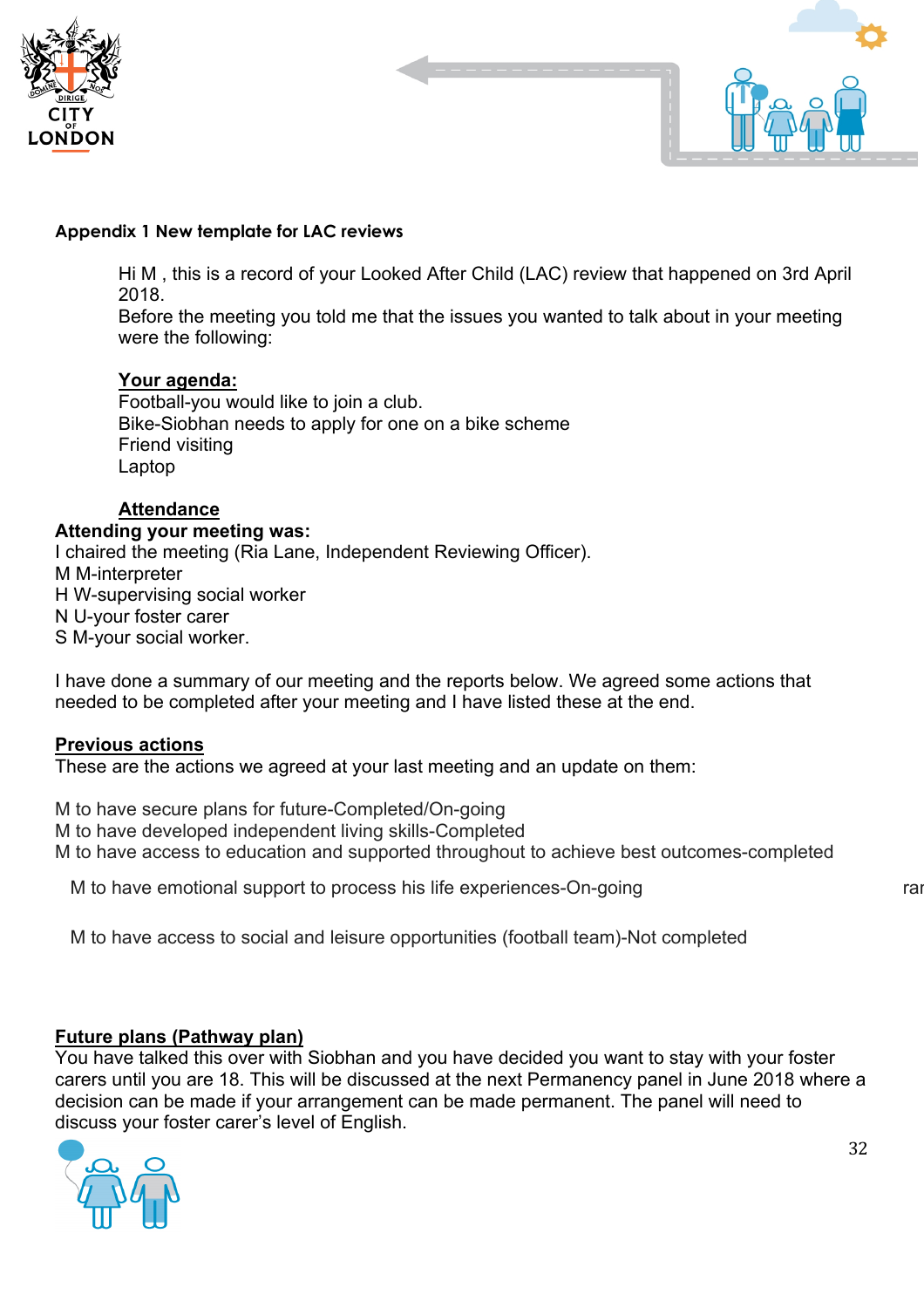



#### **Independence skills**

You told the meeting you have learnt a lot of skills whilst living with your foster carers-you are learning cooking from Nighat, and you are always cleaning your room and the house. You said you are always happy to learn new skills.

You told us you are responsible for your own clothing budget now.

You need to get a bank card for online shopping.

You will do some Independent skills work with the supervising social worker.

#### **Immigration status**

You told us you had some good news-You have been granted 5 years leave to remain by the Home Office. You now have a National Insurance number on the back of your biometric card.

#### **Education**

I have read the report from your last education meeting (PEP) which took place on 12/01/2018 The actions from your PEP were:

Diane, ICT teacher to assist M to log onto Headway so he is able to practice grammar exercises. **Completed** 

Lucy to find out how M enrols onto entry level 2 ESOL

Julia to send M some past exam papers and M to practice the papers at home. M to try writing small sentences in English via email

Your next education meeting is due to take place by June 2018.

You have recently passed your ESOL level one course and received a certificate-well done M!



# **(Photograph cropped for this appendix for data protection)**

You still have not received your laptop and this needs to be looked into.

#### **Health**

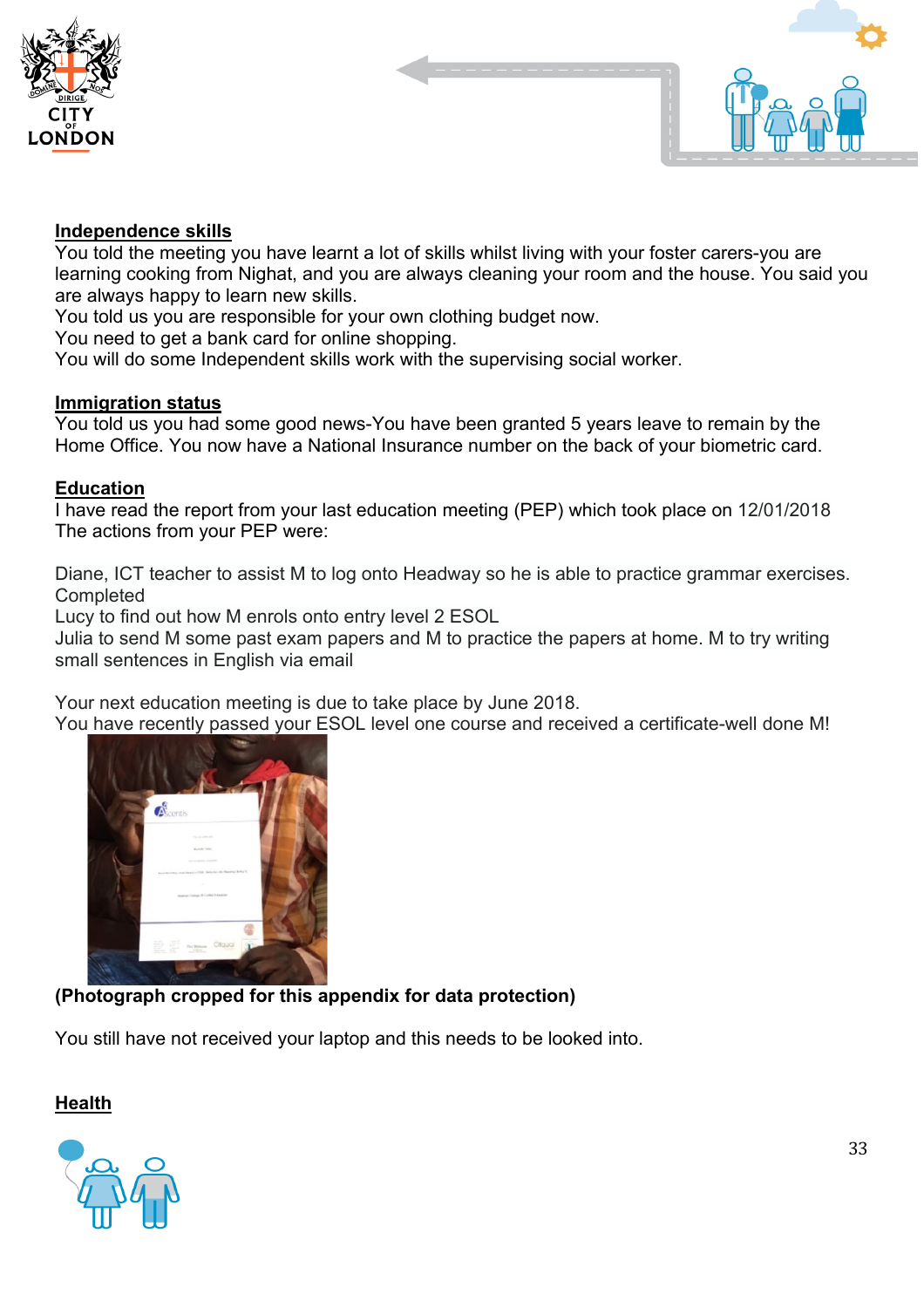



Your most recent health assessment was last year on 17/08/2017. The list below were the actions that needed to happen about your health:

| <b>Issues</b>                | <b>Action required</b>                                                                                              | By when | <b>Update</b>                               |
|------------------------------|---------------------------------------------------------------------------------------------------------------------|---------|---------------------------------------------|
| GP registration              | To register once<br>photographic ID<br>obtained                                                                     | 1 month | Completed                                   |
| Knee pain                    | For GP to please review<br>and consider imaging<br>(XR/MRI) and possible<br>referral to orthopaedics<br>if required | 1 month | Better now                                  |
| Rash on chest                | For GP to please<br>prescribe anti-fungal<br>treatment                                                              | 1 month | Completed                                   |
| <b>Immunisations</b>         | For GP to please given<br>catch up immunisation<br>as per letter                                                    | 1 month | Completed                                   |
| Infectious disease<br>screen | <b>Referral to UCLH</b>                                                                                             | 1 week  | Completed                                   |
| Dental registration          | To register once<br>photographic ID<br>obtained                                                                     | 1 month | Completed<br>17th April next<br>appointment |
| Opticians                    |                                                                                                                     |         | Completed                                   |
| <b>Emotional wellbeing</b>   | Counselling                                                                                                         | 1 month | <b>Not</b><br>completed                     |

In your meeting I also checked if the following things had been done:

Referral to infectious diseases SDQ-completed Blue book-not given

## **Social and leisure**

You enjoy meeting your friends and travel independently around London. You play football often with your friends and you said you are the best player! You would like to join a proper football team though.

You have been invited to a Pizza making session at welcome foster care tomorrow You are planning to attend the next Children In Care Council on 5<sup>th</sup> April-where you will be doing some rock climbing

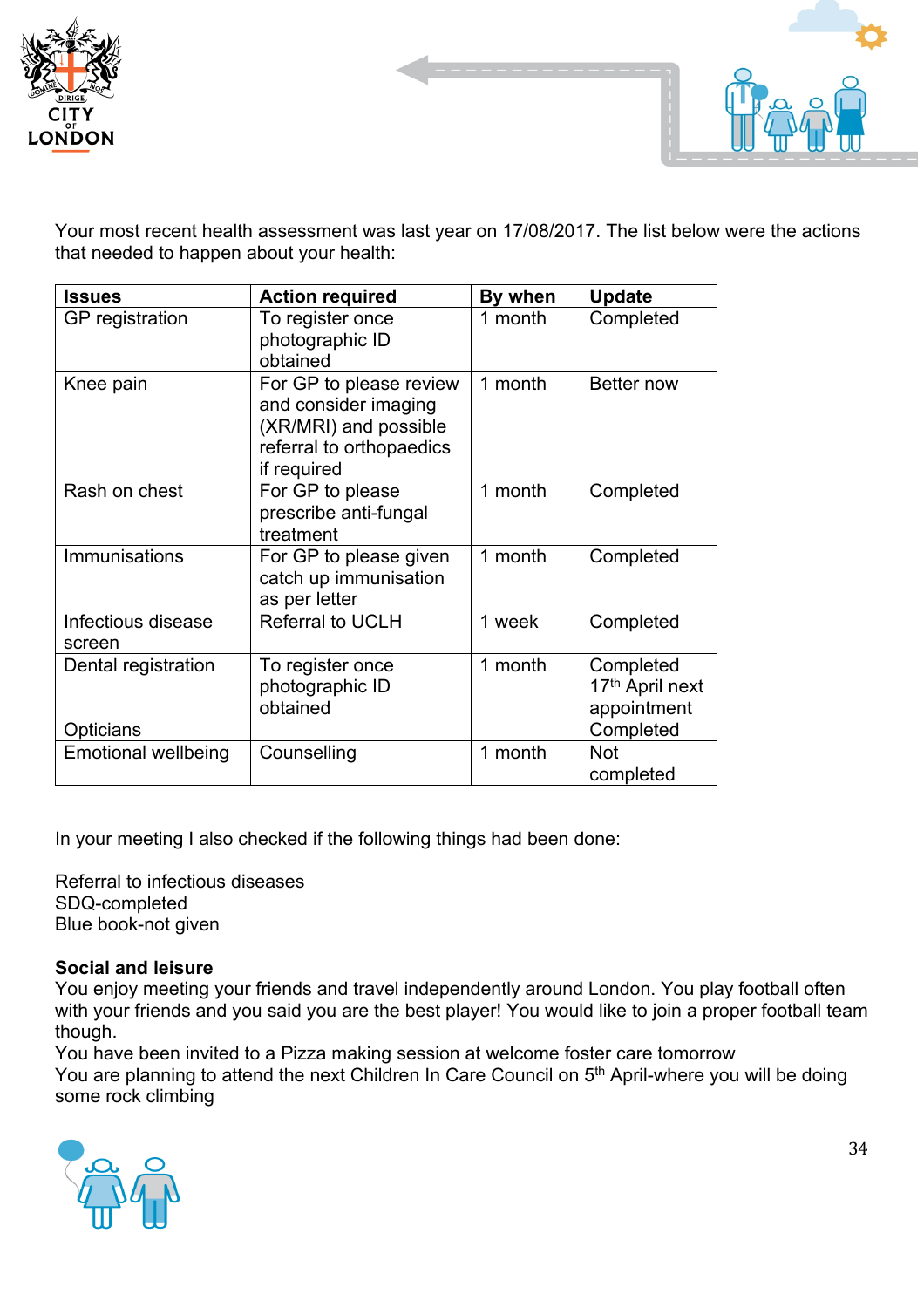



Your friend Mohammed who was transferred to live in Leeds is coming to visit you-hopefully over the Easter holidays. Holly has spoken to the manager in Leeds and needs your social worker to sign a form and plans can be made. You said you are happy for Mohammed to share a bed with you for one night.

#### **Money**

You are managing your allowances well and are now in charge of your own clothing budget.

#### **Safeguarding**

No safeguarding concerns at present

#### **Actions**

| What is important                                        | <b>Action</b>                                                                                      | Who will do this | When will they<br>do it by |
|----------------------------------------------------------|----------------------------------------------------------------------------------------------------|------------------|----------------------------|
| You are healthy                                          | <b>Blue book</b>                                                                                   | S and H          | 30/04/18                   |
| You are<br>independent                                   | Independent skills<br>checker SSW                                                                  | H and S          | 30/06/18                   |
| You have positive<br>social and leisure<br>opportunities | To join a football<br>team                                                                         | N and H          | 10/04/18                   |
|                                                          | <b>Bike referral</b><br>scheme                                                                     | S                | 10/04/18                   |
|                                                          | H to confirm<br>arrangements with<br>both social workers<br>about your friend<br>Mohammed visiting | H                | 10/04/18                   |
| You are supported<br>with your education                 | Laptop                                                                                             | R and S          | 11/04/18                   |
| You have goals for<br>your future                        | Pathway plan                                                                                       | S, SW            | 18/07/2018                 |
|                                                          | Permanency panel<br>-confirm date (Ria)                                                            | R and S          | 10/04/18                   |
|                                                          | Travel document                                                                                    | S                | 30/04/18                   |
| Social worker visits<br>every 4-6 weeks                  |                                                                                                    |                  |                            |